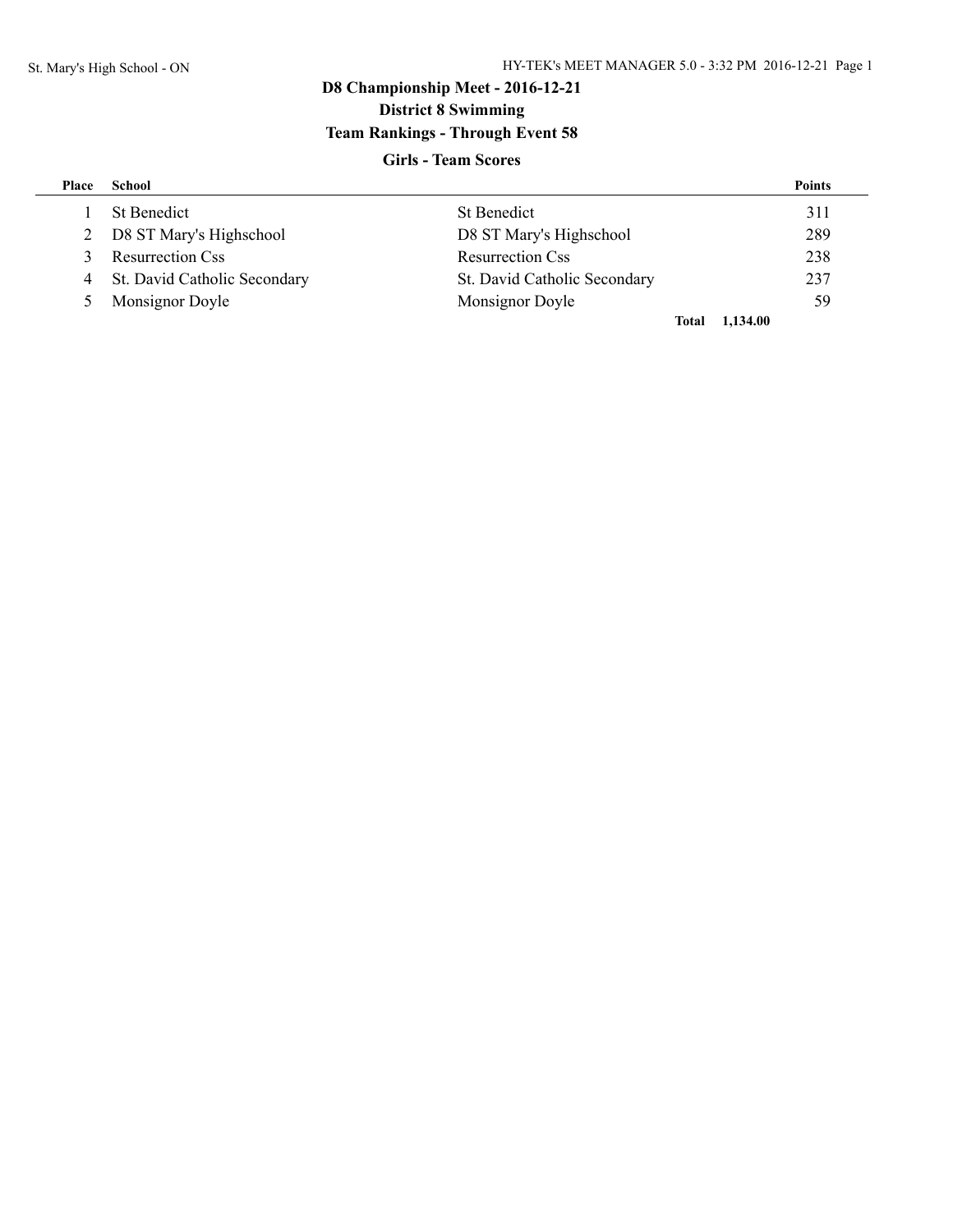# **D8 Championship Meet - 2016-12-21 District 8 Swimming Team Rankings - Through Event 58**

## **Boys - Team Scores**

| Place | School                         |                              | <b>Points</b> |
|-------|--------------------------------|------------------------------|---------------|
|       | D8 ST Mary's Highschool        | D8 ST Mary's Highschool      | 226           |
|       | <b>St Benedict</b>             | <b>St Benedict</b>           | 168           |
| 3     | <b>Resurrection Css</b>        | <b>Resurrection Css</b>      | 153           |
|       | 4 St. David Catholic Secondary | St. David Catholic Secondary | 114           |
| 5     | Monsignor Doyle                | Monsignor Doyle              | 65            |
|       |                                | Total                        | 726.00        |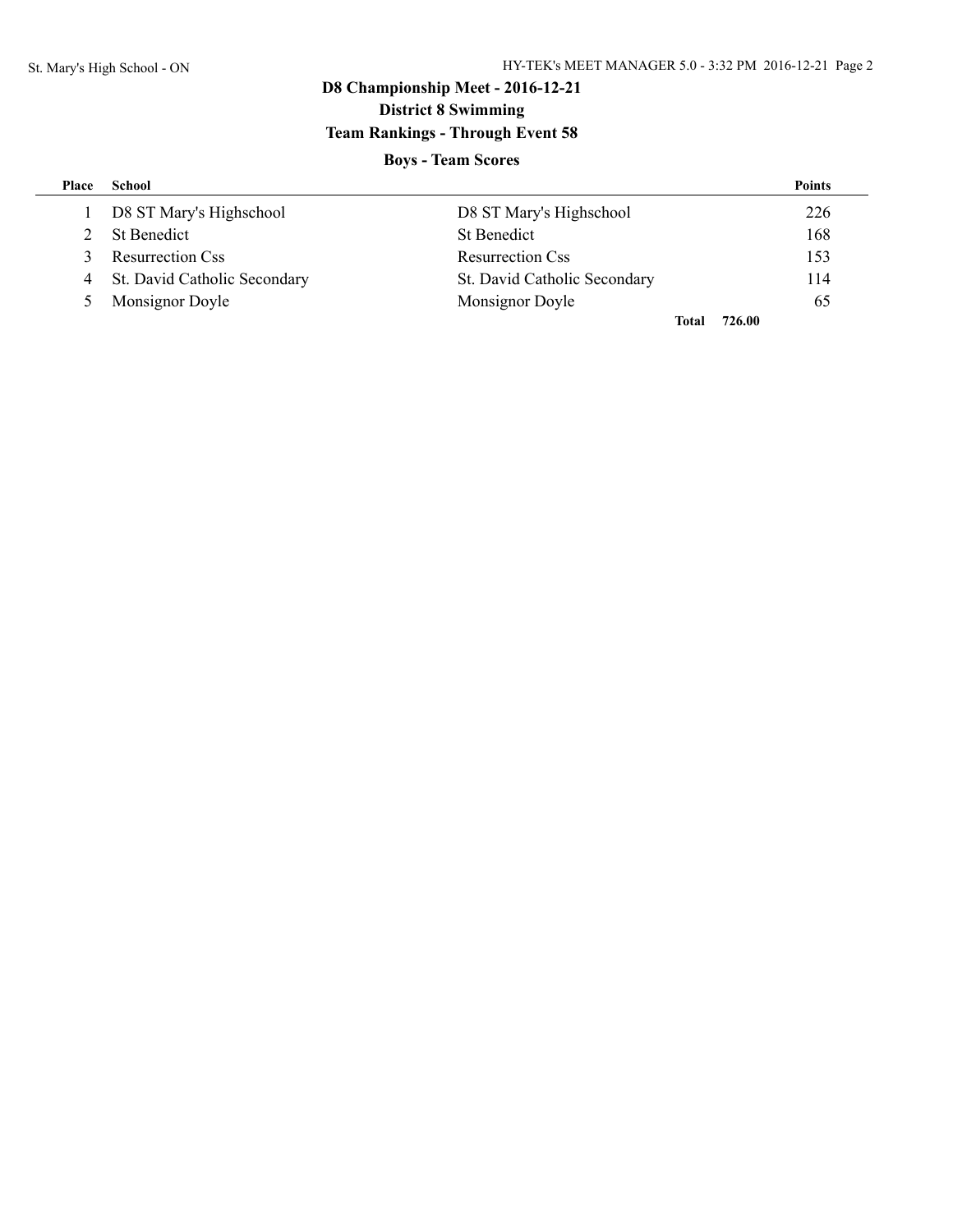# **D8 Championship Meet - 2016-12-21 District 8 Swimming Team Rankings - Through Event 58**

### **Combined Team Scores**

| Place | School                         |                              | <b>Points</b> |
|-------|--------------------------------|------------------------------|---------------|
|       | D8 ST Mary's Highschool        | D8 ST Mary's Highschool      | 515           |
|       | St Benedict                    | <b>St Benedict</b>           | 479           |
| 3     | <b>Resurrection Css</b>        | <b>Resurrection Css</b>      | 391           |
|       | 4 St. David Catholic Secondary | St. David Catholic Secondary | 351           |
| $5 -$ | Monsignor Doyle                | Monsignor Doyle              | 124           |
|       |                                | Total                        | 1,860.00      |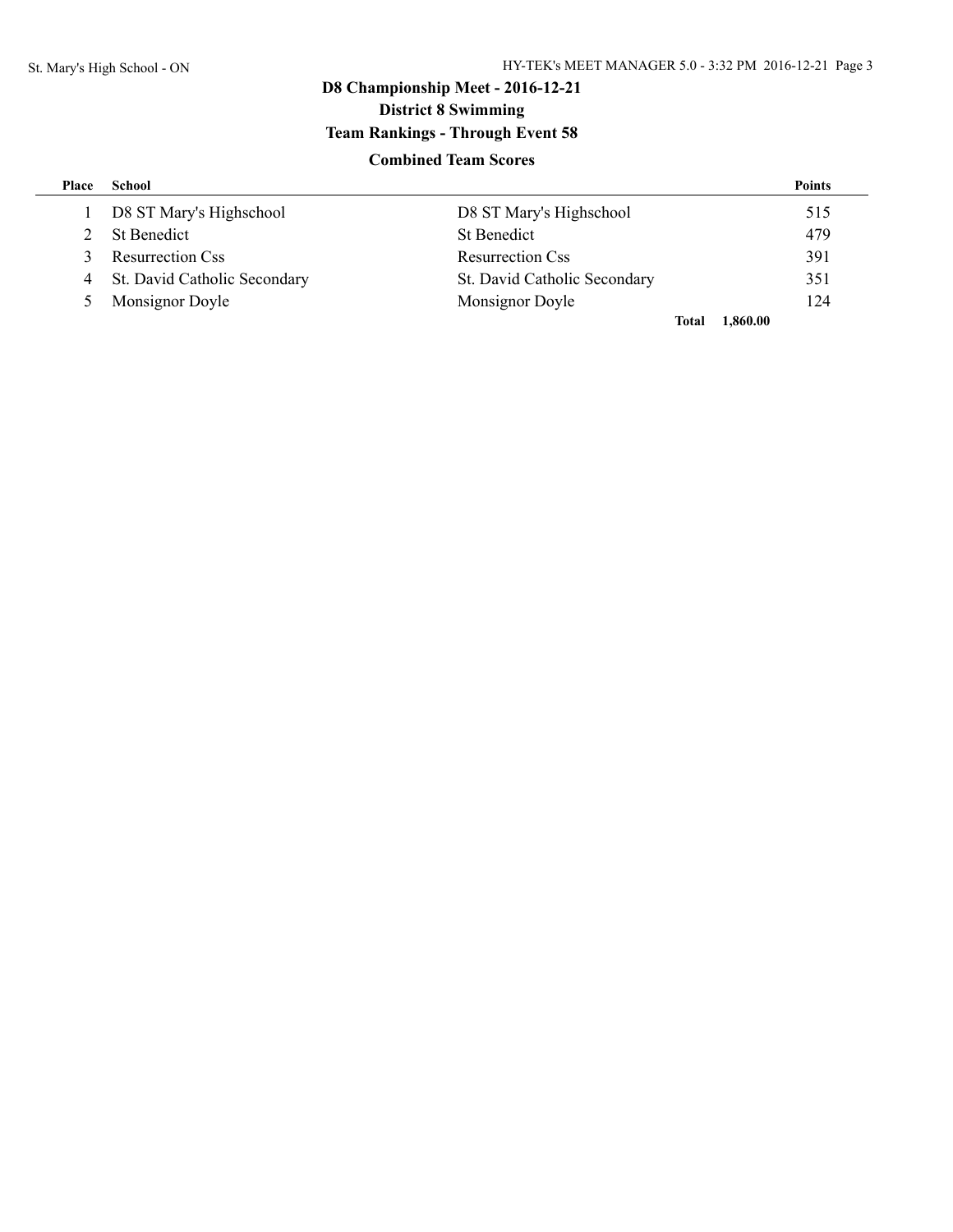**District 8 Swimming**

## **Individual Rankings - Through Event 51**

### **15 & Under Girls - Individual Scores**

| Place | <b>Name</b>       | Age | <b>School</b>                | <b>Points</b>  |
|-------|-------------------|-----|------------------------------|----------------|
|       | Kerry, Samantha   | 15  | <b>St Benedict</b>           | 30             |
| 2     | Preis, Jenna      | 14  | <b>Resurrection Css</b>      | 26             |
| 3     | Lee, Hannah       | 15  | <b>St Benedict</b>           | 24             |
| 4     | Van Slyck, Ally   | 14  | St. David Catholic Secondary | 20             |
| 5     | Lavallee, Lauren  | 14  | St. David Catholic Secondary | 14             |
| 5     | Campbell, Alicia  | 15  | <b>Resurrection Css</b>      | 14             |
| 7     | Jach, Karolina    | 15  | D8 ST Mary's Highschool      | 12             |
| 8     | Woroch, Josilyn   | 14  | D8 ST Mary's Highschool      | 11             |
| 9     | VanDerGulik, Tia  | 15  | <b>Resurrection Css</b>      | 10             |
| 9     | Teplicki, Jessica | 14  | <b>St Benedict</b>           | 10             |
| 11    | DeSousa, Maddison | 15  | <b>St Benedict</b>           | 9              |
| 12    | Stark, Emmaline   | 14  | <b>Resurrection Css</b>      | 7              |
| 12    | Lalande, Taliah   | 14  | D8 ST Mary's Highschool      |                |
| 14    | Shaver, Natalie   | 14  | D8 ST Mary's Highschool      | 6              |
| 14    | Jackson, Sarah    | 14  | St. David Catholic Secondary | 6              |
| 14    | Rossetto, Holland | 15  | <b>St Benedict</b>           | 6              |
| 17    | Clinton, Hannah   | 15  | <b>Resurrection Css</b>      | 5              |
| 17    | Schroeder, Hannah | 14  | <b>Resurrection Css</b>      | 5              |
| 19    | Dodsworth, Emily  | 15  | St. David Catholic Secondary | 4              |
| 19    | Sears, Cheyenne   | 14  | <b>St Benedict</b>           | 4              |
| 21    | Adamczyk, Abigail | 15  | D8 ST Mary's Highschool      | 3              |
| 22    | Bensler, Rachel   | 15  | St. David Catholic Secondary | $\overline{2}$ |
| 22    | Kutnik, Monika    | 14  | D8 ST Mary's Highschool      | $\overline{2}$ |
| 22    | Willis, Hayley    | 14  | D8 ST Mary's Highschool      | 2              |
| 25    | Vieira, Kaitlyn   | 14  | D8 ST Mary's Highschool      | 1              |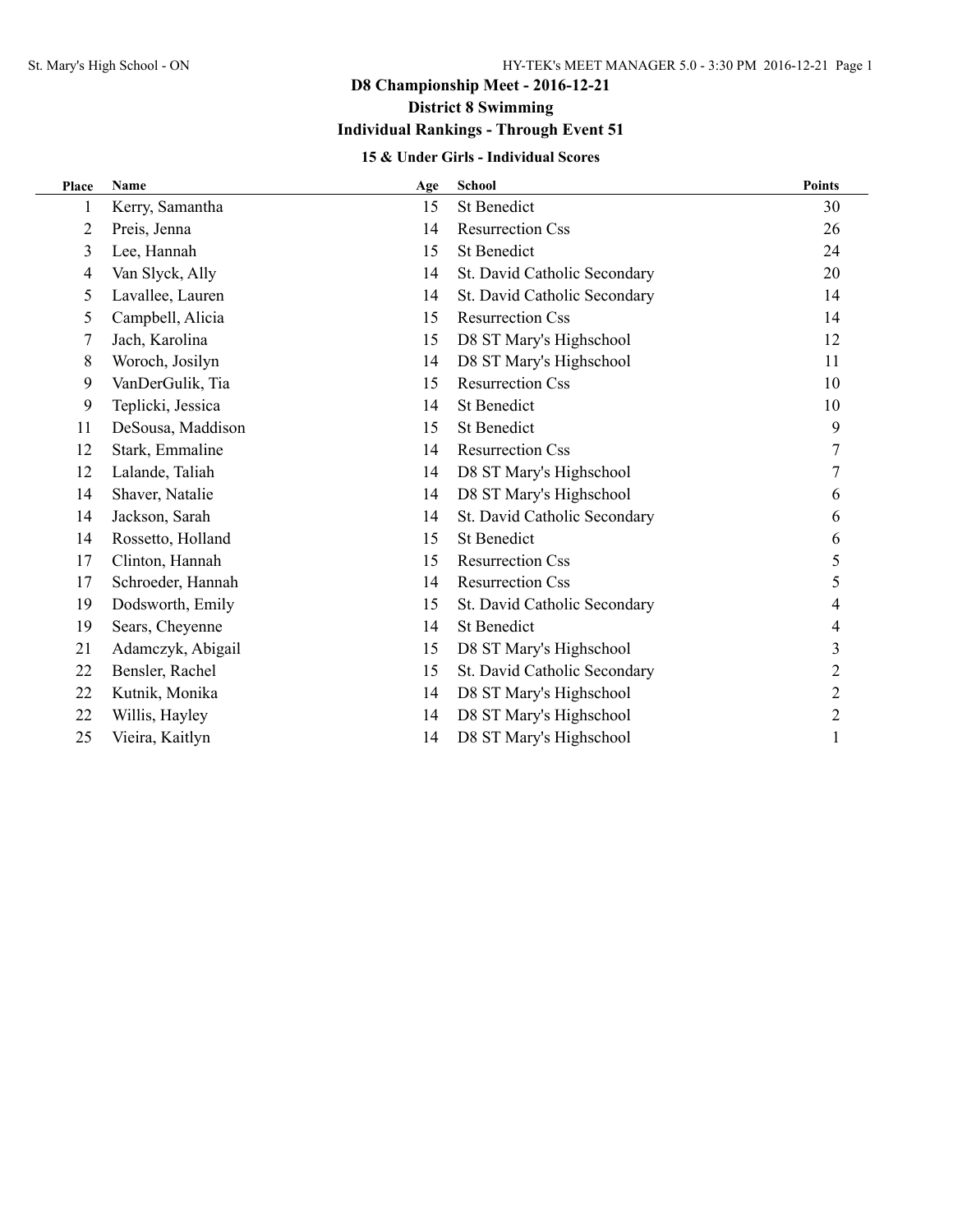### **District 8 Swimming**

### **Individual Rankings - Through Event 51**

### **15 & Under Boys - Individual Scores**

| Place | <b>Name</b>      | Age | School                       | <b>Points</b> |
|-------|------------------|-----|------------------------------|---------------|
|       | Betik, Noah      | 15  | St. David Catholic Secondary | 30            |
|       | Gancena, Jason   | 15  | <b>St Benedict</b>           | 28            |
| 3     | Karpets, Andrij  | 14  | <b>Resurrection Css</b>      | 21            |
| 4     | Murillo, Brandon | 14  | D8 ST Mary's Highschool      | 18            |
|       | Nicolaisen, Matt | 15. | St. David Catholic Secondary | 15            |
|       | Vautour, Justin  | 15  | D8 ST Mary's Highschool      | 15            |
|       | Simoes, Ryan     | 14  | D8 ST Mary's Highschool      | 14            |
| 8     | McLean, Reid     | 15  | St Benedict                  |               |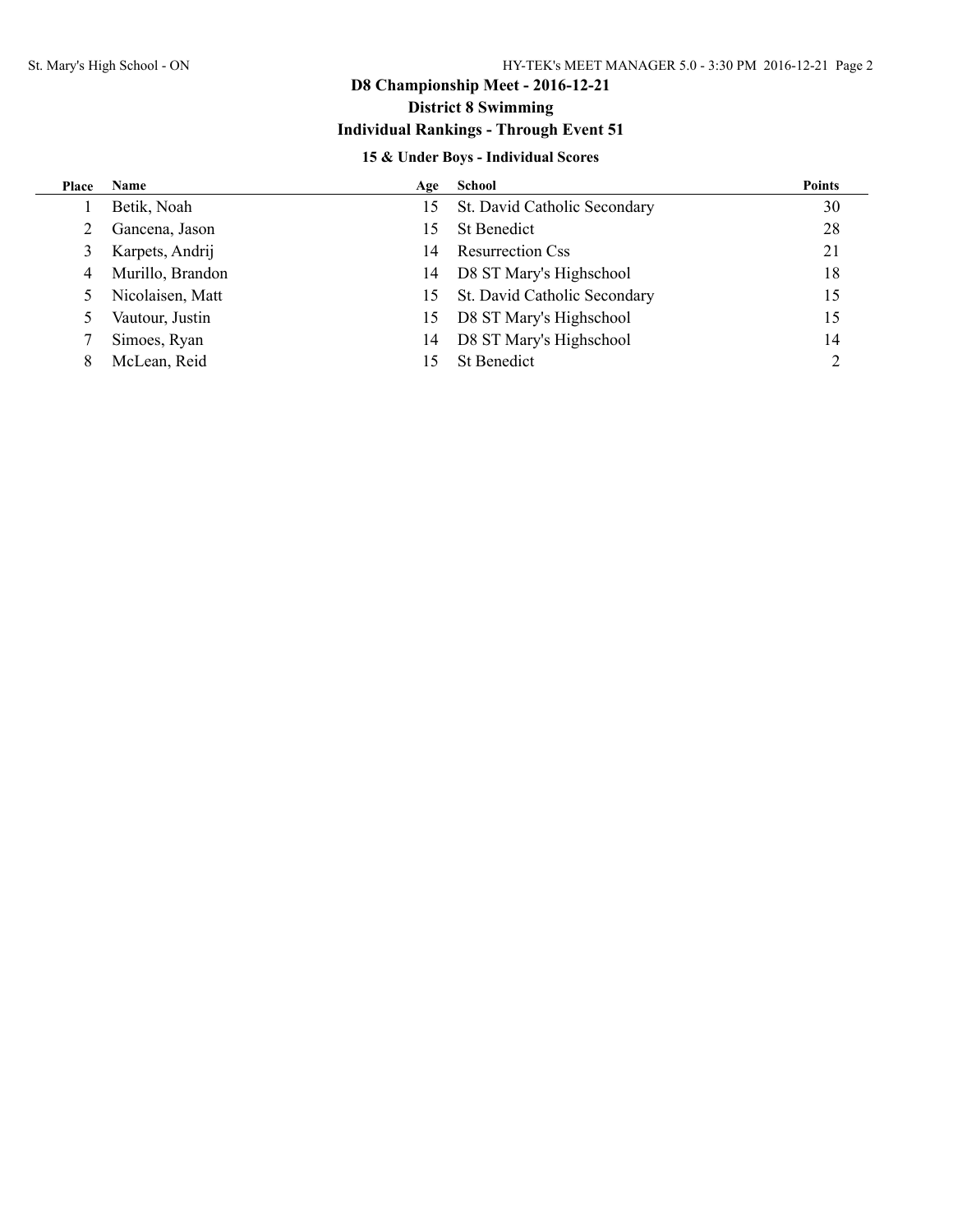# **District 8 Swimming**

## **Individual Rankings - Through Event 51**

### **16-19 Girls - Individual Scores**

| Place | <b>Name</b>          | Age | <b>School</b>                | <b>Points</b> |
|-------|----------------------|-----|------------------------------|---------------|
|       | Solylo, Grace        | 16  | St. David Catholic Secondary | 30            |
| 1     | Lehner, Vicky        | 16  | <b>Resurrection Css</b>      | 30            |
| 3     | Van Dam, Elizabeth   | 16  | St. David Catholic Secondary | 26            |
| 4     | Roy, Lorraine        | 16  | <b>Resurrection Css</b>      | 24            |
| 4     | Kerry, Alexandra     | 17  | <b>St Benedict</b>           | 24            |
| 6     | Stoyakovich, Nicole  | 16  | D8 ST Mary's Highschool      | 21            |
| 7     | Hughes, Kara         | 16  | <b>Resurrection Css</b>      | 16            |
| 8     | Fulop-Kane, Sarah    | 17  | D8 ST Mary's Highschool      | 14            |
| 9     | Campbell, Becki      | 17  | Monsignor Doyle              | 13            |
| 9     | Kowalczyk, Katherine | 16  | <b>Resurrection Css</b>      | 13            |
| 11    | Huhse, Emilie        | 16  | <b>Resurrection Css</b>      | 12            |
| 12    | Grevenstein, Hope    | 17  | D8 ST Mary's Highschool      | 11            |
| 12    | Correia, Brittany    | 17  | D8 ST Mary's Highschool      | 11            |
| 12    | Driscoll, Cassidy    | 17  | <b>St Benedict</b>           | 11            |
| 12    | Figuerido, Tatiana   | 16  | D8 ST Mary's Highschool      | 11            |
| 16    | Collins, Grace       | 17  | St. David Catholic Secondary | 8             |
| 17    | Beatty, Nicole       | 17  | Monsignor Doyle              |               |
| 17    | Helsby, Sarah        | 16  | St. David Catholic Secondary | 7             |
| 19    | Neves, Michelle      | 17  | D8 ST Mary's Highschool      | 6             |
| 19    | Sadzinski, Paulina   | 16  | Monsignor Doyle              | 6             |
| 19    | Morrissey, Emma      | 17  | <b>Resurrection Css</b>      | 6             |
| 22    | Landry, Sarah        | 17  | D8 ST Mary's Highschool      | 5             |
| 22    | King, Brianna        | 17  | <b>St Benedict</b>           | 5             |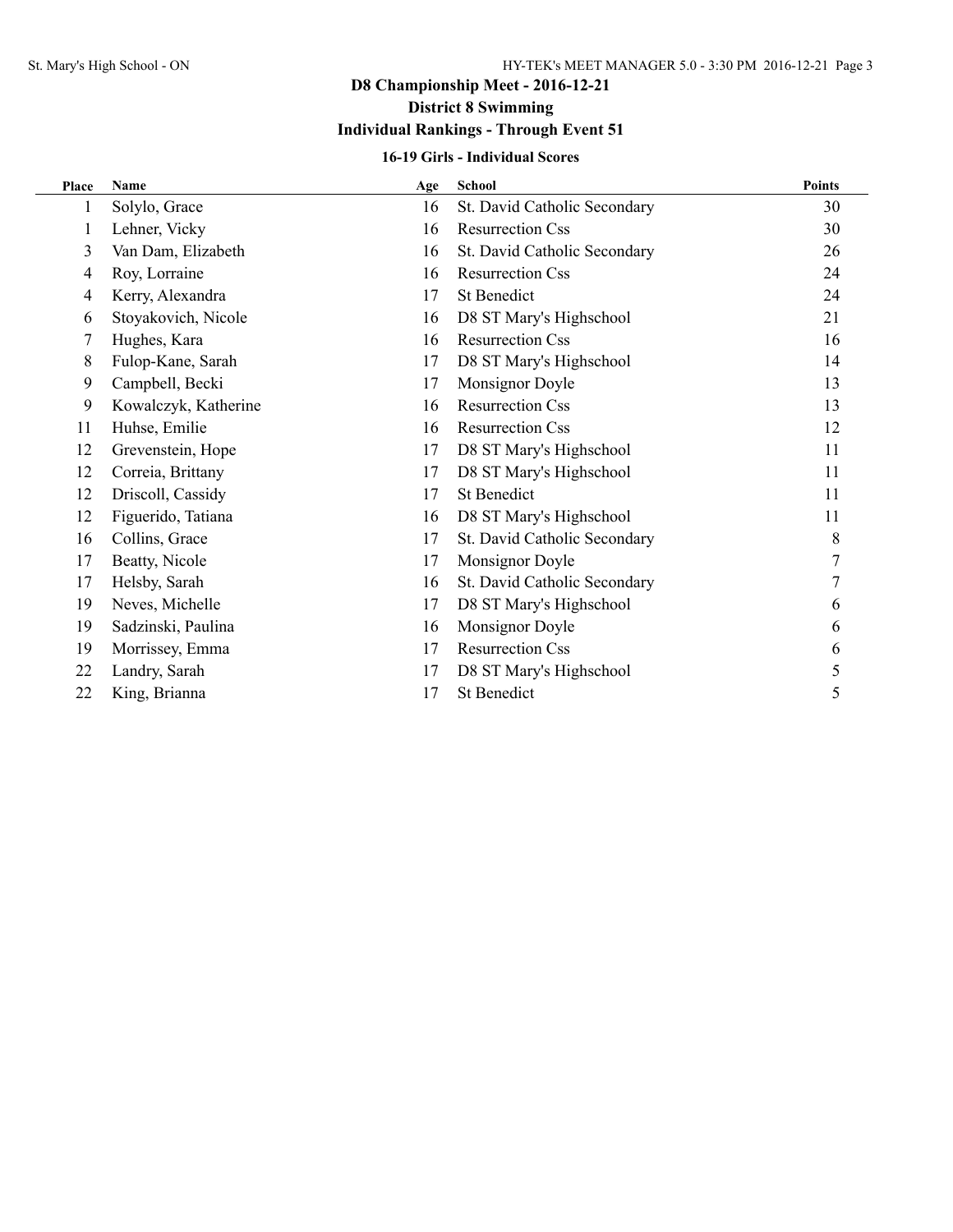### **District 8 Swimming**

## **Individual Rankings - Through Event 51**

### **16-19 Boys - Individual Scores**

| Place | <b>Name</b>          | Age | <b>School</b>                | <b>Points</b> |
|-------|----------------------|-----|------------------------------|---------------|
|       | Floras, Curtis       | 17  | <b>St Benedict</b>           | 28            |
| 2     | Leonardo, Nicholas   | 17  | <b>St Benedict</b>           | 24            |
| 3     | Starr, Brandon       | 17  | <b>Resurrection Css</b>      | 21            |
| 4     | Quirk, Mitchell      | 16  | <b>Resurrection Css</b>      | 19            |
| 5     | Iahmis, Alan         | 16  | D8 ST Mary's Highschool      | 18            |
| 6     | Johnston, Kyle       | 17  | Monsignor Doyle              | 17            |
| 6     | Gancena, Joshua      | 17  | <b>St Benedict</b>           | 17            |
| 8     | Dosen, Nicholas      | 16  | D8 ST Mary's Highschool      | 16            |
| 9     | Robbescheuten, Dylan | 16  | <b>Resurrection Css</b>      | 14            |
| 9     | Wang, Dustin         | 17  | D8 ST Mary's Highschool      | 14            |
| 9     | Lacroix, Alex        | 16  | D8 ST Mary's Highschool      | 14            |
| 12    | Young, Jacob         | 17  | <b>Resurrection Css</b>      | 13            |
| 12    | Wehrle, Ethan        | 16  | Monsignor Doyle              | 13            |
| 14    | Fleming, James       | 16  | St. David Catholic Secondary | 8             |
| 15    | De Sousa, Joseph     | 17  | Monsignor Doyle              | 5             |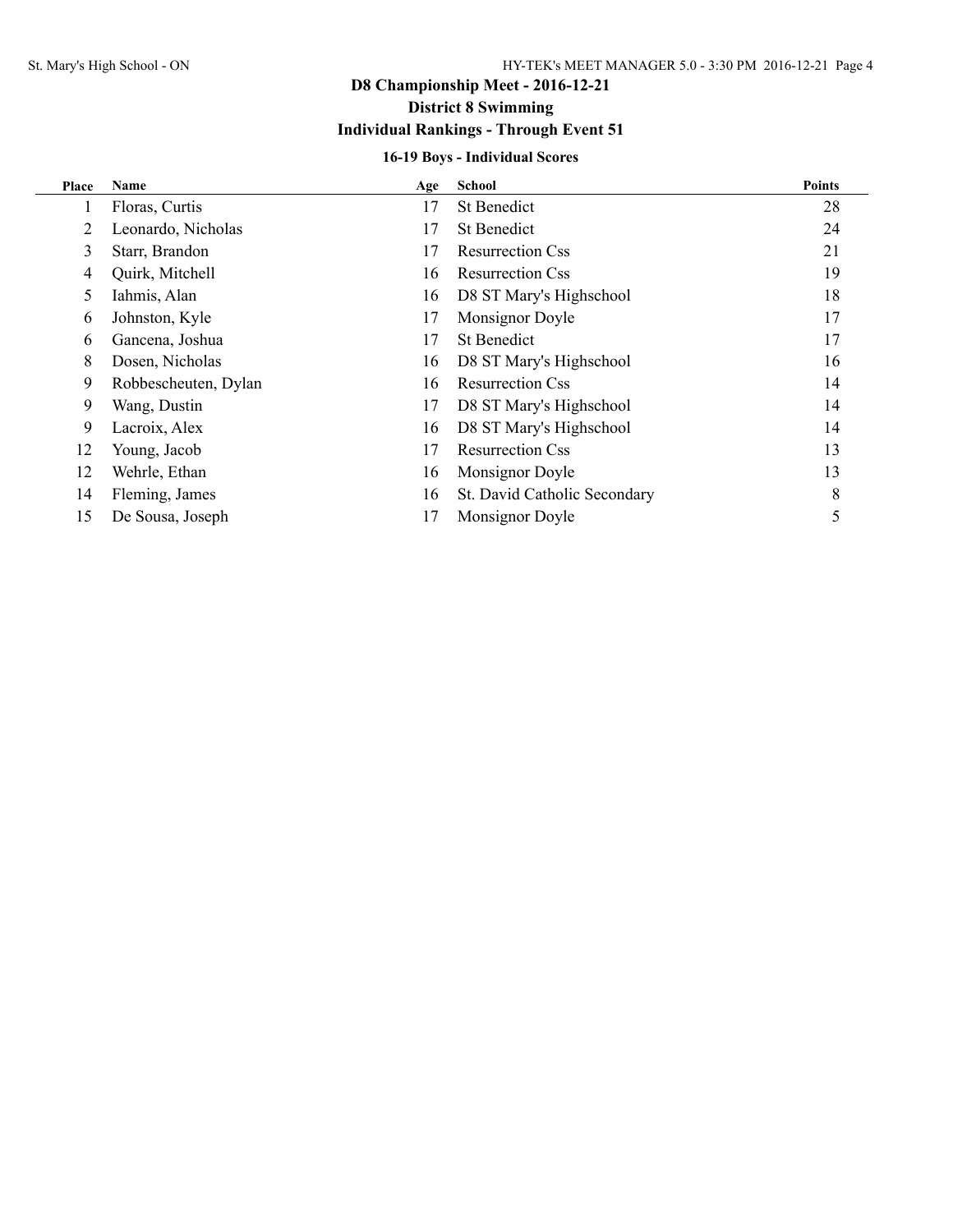## **District 8 Swimming**

### **Individual Rankings - Through Event 46**

### **Girls - Individual Scores - Open Division**

| Place | Name                   | Age | <b>School</b>                | <b>Points</b> |
|-------|------------------------|-----|------------------------------|---------------|
| 1     | Mage, Lauren           | 15  | <b>St Benedict</b>           | 30            |
| 1     | Fitzpatrick, Kate      | 16  | St. David Catholic Secondary | 30            |
| 3     | Walker-deJong, Shaunna | 15  | <b>St Benedict</b>           | 26            |
| 4     | Wormald, Jessica       | 15  | St. David Catholic Secondary | 21            |
| 5     | Marina, Angela         | 17  | Monsignor Doyle              | 19            |
| 6     | Choi, Suyeong          | 14  | D8 ST Mary's Highschool      | 17            |
| 7     | Vi, Kyanna             | 15  | <b>St Benedict</b>           | 16            |
| 7     | Chenier, Madilyn       | 14  | D8 ST Mary's Highschool      | 16            |
| 7     | Jones, Charlotte       | 15  | <b>St Benedict</b>           | 16            |
| 10    | Kennedy, Regan         | 15  | D8 ST Mary's Highschool      | 15            |
| 11    | Hinsperger, Kate       | 14  | St. David Catholic Secondary | 11            |
| 12    | Braga, Erica           | 15  | <b>St Benedict</b>           | 10            |
| 12    | Masters, Emily         | 15  | D8 ST Mary's Highschool      | 10            |
| 12    | Kreze, Zoe             | 17  | D8 ST Mary's Highschool      | 10            |
| 15    | Helsby, Claire         | 14  | St. David Catholic Secondary | 6             |
| 16    | Davidson, Natalie      | 15  | <b>St Benedict</b>           | 4             |
|       |                        |     |                              |               |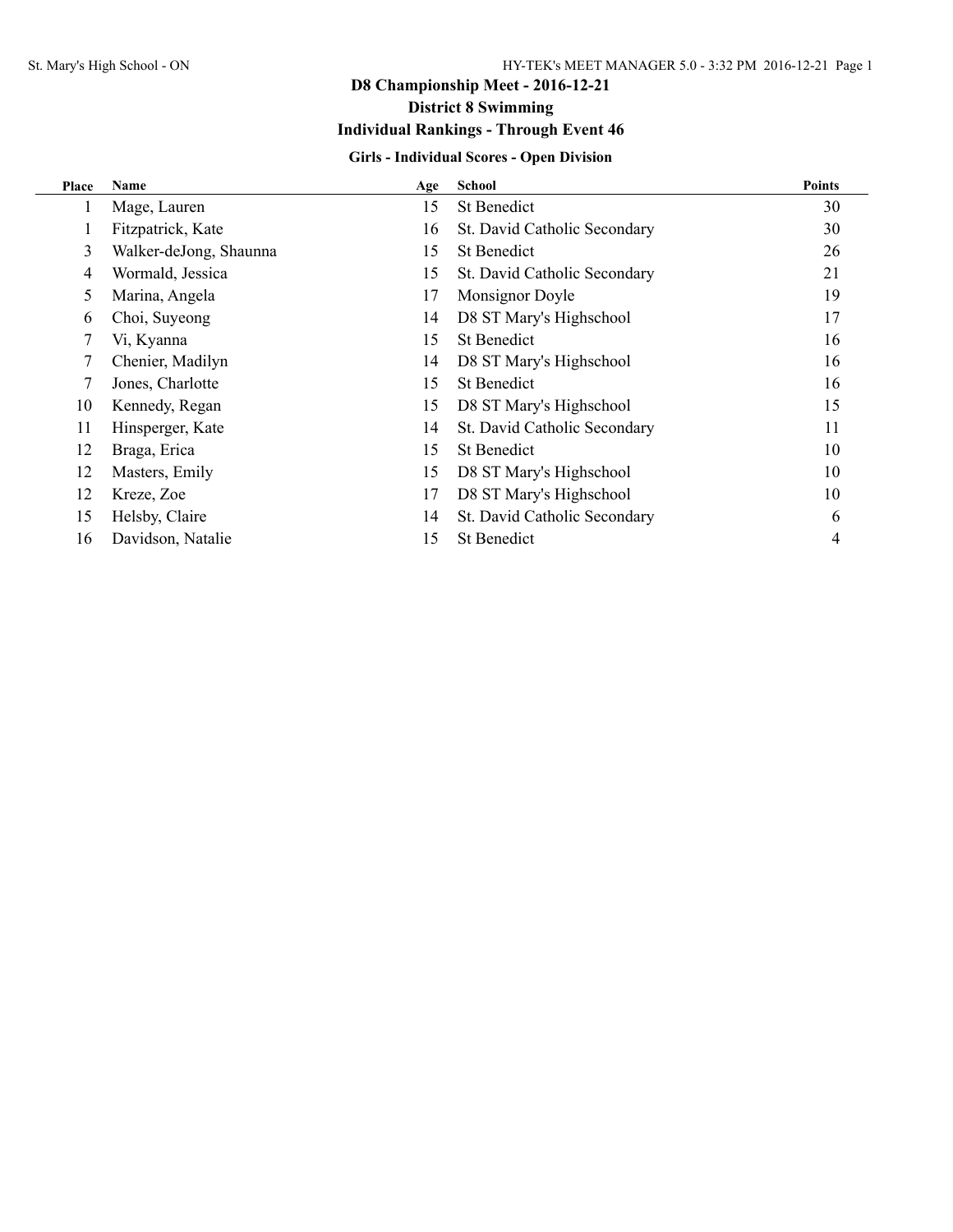### **District 8 Swimming**

### **Individual Rankings - Through Event 46**

### **Boys - Individual Scores - Open Division**

| Place | <b>Name</b>        |    | Age School                   | <b>Points</b> |
|-------|--------------------|----|------------------------------|---------------|
|       | Locis, Ethan       | 17 | Monsignor Doyle              | 30            |
|       | Vi, Kyson          |    | <b>St Benedict</b>           | 28            |
|       | Wormald, Lukas     | 17 | St. David Catholic Secondary | 28            |
| 4     | Richardson, Wesley | 16 | <b>Resurrection Css</b>      | 25            |
|       | Edmondson, Gabriel | 16 | D8 ST Mary's Highschool      | 23            |
| 6     | Chai, Alex         | 16 | D8 ST Mary's Highschool      | 22            |
|       | Rakottyai, Egon    | 15 | <b>St Benedict</b>           | 21            |
|       | Boettger, Noah     | 14 | St. David Catholic Secondary | 15            |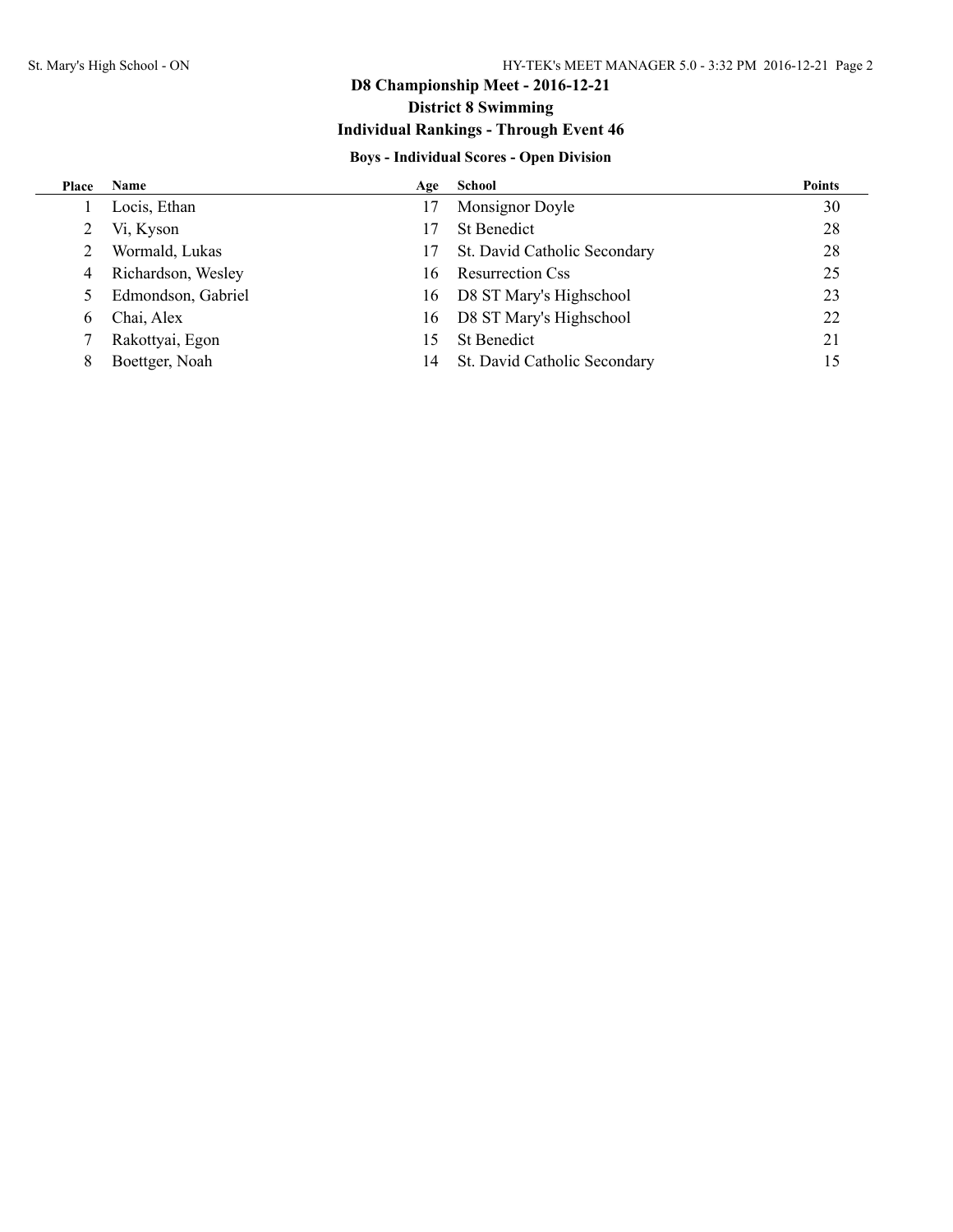$\sim$ 

 $\sim$ 

### **District 8 Swimming**

**Results - D8 Swimming**

| vımmıng                |                       |         |    |
|------------------------|-----------------------|---------|----|
| <b>SDCSS</b>           | А                     | 2:34.10 | 18 |
| 1) Nicolaisen, Matt 15 | 2) Betik, Noah 15     |         |    |
| 3) Fleming, James 16   | 4) Lucier, Owen 16    |         |    |
| <b>SMH</b>             | А                     | 2:37.54 | 14 |
| 1) Iahmis, Alan 16     | 2) Dosen, Nicholas 16 |         |    |
| 3) Wang, Dustin 17     | 4) Lacroix, Alex 16   |         |    |
| <b>SBEN</b>            | А                     | NS      |    |

#### **Event 7 Girls 13-19 200 SC Meter Freestyle Open**

#### **2:20.79 O OFSAA 2:34.87 C CWOSSA**

| 2:34.87            | C CWOSSA |           |                    |               |  |
|--------------------|----------|-----------|--------------------|---------------|--|
| <b>Name</b>        |          | AgeSchool | <b>Finals Time</b> |               |  |
| 1 Mage, Lauren     |          | 15 SBEN   | $2:09.77$ O        |               |  |
| 2 Vi, Kyanna       |          | 15 SBEN   | 2:22.63            | $\mathcal{C}$ |  |
| 3 Jones, Charlotte |          | 15 SBEN   | x2:29.47           | $\mathbb{C}$  |  |
| 4 Chenier, Madilyn |          | 14 SMH    | 2:39.70            |               |  |

#### **Event 8 Boys 13-19 200 SC Meter Freestyle Open**

#### **2:06.89 O OFSAA 2:19.58 C CWOSSA**

| <u>_</u>  |                    |          |                  |  |
|-----------|--------------------|----------|------------------|--|
| AgeSchool | <b>Finals Time</b> |          |                  |  |
|           | 2:01.52            |          |                  |  |
| 15 SBEN   | 2:43.94            | 8        |                  |  |
| 16 RCSS   | 2:46.04            |          |                  |  |
|           |                    | 17 MDCSS | $\left( \right)$ |  |

#### **Event 9 Girls 19 & Under 200 SC Meter Freestyle Senior**

**2:40.19 O OFSAA 2:56.20 C CWOSSA**

|    | 2:56.ZU                | COWOSSA          |             |                    |   |  |
|----|------------------------|------------------|-------------|--------------------|---|--|
|    | Name                   | <b>AgeSchool</b> |             | <b>Finals Time</b> |   |  |
|    | Kerry, Alexandra       |                  | <b>SBEN</b> | 2:54.07            | C |  |
|    | 2 Huhse, Emilie        | 16 RCSS          |             | 3:19.45            | 8 |  |
| 3  | Figuerido, Tatiana     | 16 SMH           |             | 3:45.24            | 7 |  |
|    | 4 Teplicki, Jessica    | 14 SBEN          |             | 3:55.67            | 6 |  |
| 5. | Fulop-Kane, Sarah      | 17               | <b>SMH</b>  | 4:14.68            | 5 |  |
|    | --- Boruszewska, Julia |                  | <b>RCSS</b> | <b>SCR</b>         |   |  |
|    |                        |                  |             |                    |   |  |

#### **Event 10 Boys 19 & Under 200 SC Meter Freestyle Senior**

**2:26.45 O OFSAA**

#### **2:41.10 C CWOSSA**

| <b>Name</b>      | AgeSchool | <b>Finals Time</b> |    |
|------------------|-----------|--------------------|----|
| 1 Floras, Curtis | 17 SBEN   | 2:41.50            | 10 |
| 2 Iahmis, Alan   | 16 SMH    | 3:14.28            | -8 |
| 3 Lacroix, Alex  | 16 SMH    | 3:33.40            |    |

#### **Event 11 Girls 13-19 50 SC Meter Freestyle Open**

| 28.94        | O OFSAA  |
|--------------|----------|
| <b>21.02</b> | C CWARCA |

|    | 31.83                    | COWOSSA   |              |                    |          |  |
|----|--------------------------|-----------|--------------|--------------------|----------|--|
|    | Name                     | AgeSchool |              | <b>Finals Time</b> |          |  |
| 1. | Mage, Lauren             |           | 15 SBEN      | 27.85              | $\Omega$ |  |
|    | 2 Walker-deJong, Shaunna |           | 15 SBEN      | 28.70              | $\Omega$ |  |
|    | 3 Wormald, Jessica       |           | 15 SDCSS     | 30.74              | C        |  |
|    | 4 Marina, Angela         | 17        | <b>MDCSS</b> | 31.16              | C        |  |
|    | 5 Hinsperger, Kate       |           | 14 SDCSS     | 31.35              | C        |  |
| 6  | Braga, Erica             |           | 15 SBEN      | x33.44             |          |  |
|    | Kreze, Zoe               |           | <b>SMH</b>   | 33.56              |          |  |



#### **Event 1 Girls 13-19 4x50 SC Meter Medley Relay Open 2:21.10 O OFSAA**

|                | 2:21.10                      | O OFSAA                 |                    |          |
|----------------|------------------------------|-------------------------|--------------------|----------|
|                | Team                         | Relay                   | <b>Finals Time</b> |          |
|                | <b>SBEN</b>                  | А                       | 2:10.98            | $\Omega$ |
|                | 1) Jones, Charlotte 15       | 2) Vi, Kyanna 15        |                    |          |
|                | 3) Walker-deJong, Shaunna 15 | 4) Mage, Lauren 15      |                    |          |
| $\mathfrak{D}$ | <b>SMH</b>                   | А                       | 2:16.73            | $\Omega$ |
|                | 1) Kennedy, Regan 15         | 2) Choi, Suyeong 14     |                    |          |
|                | 3) Masters, Emily 15         | 4) Kreze, Zoe 17        |                    |          |
| 3              | <b>SDCSS</b>                 | A                       | 2:17.89            | $\Omega$ |
|                | 1) Helsby, Claire 14         | 2) Fitzpatrick, Kate 16 |                    |          |
|                | 3) Wormald, Jessica 15       | 4) Hinsperger, Kate 14  |                    |          |

#### **Event 3 Girls 15 & Under 4x50 SC Meter Medley Relay Junior**

**2:37.96 O OFSAA**

|   | Team                   | Relav                 | <b>Finals Time</b>       |    |
|---|------------------------|-----------------------|--------------------------|----|
|   | <b>RCSS</b>            | A                     | 3:02.94                  | 20 |
|   | 1) Clinton, Hannah 15  |                       | 2) VanDerGulik, Jewel 15 |    |
|   | 3) Campbell, Alicia 15 |                       | 4) VanDerGulik, Tia 15   |    |
| 2 | <b>SDCSS</b>           | A                     | 3:04.73                  | 18 |
|   | 1) Buckner, Sophie 14  | 2) Van Slyck, Ally 14 |                          |    |
|   | 3) Lavallee, Lauren 14 | 4) Jackson, Sarah 14  |                          |    |
| 3 | <b>SMH</b>             | A                     | 3:13.69                  | 14 |
|   | 1) Kutnik, Monika 14   | 2) Jach, Karolina 15  |                          |    |
|   | 3) Woroch, Josilyn 14  | 4) Shaver, Natalie 14 |                          |    |
|   | <b>SBEN</b>            | A                     | <b>NS</b>                |    |
|   | <b>SBEN</b>            | в                     | <b>NS</b>                |    |

#### **Event 4 Boys 15 & Under 4x50 SC Meter Medley Relay Junior**

**2:26.95 O OFSAA**

| Team                   | Relay              | <b>Finals Time</b> |  |
|------------------------|--------------------|--------------------|--|
| <b>SMH</b>             | А                  | 3:09.66<br>20      |  |
| 1) Murillo, Brandon 14 | 2) Simoes, Ryan 14 |                    |  |
| 3) Vautour, Justin 15  |                    | 4) Pham, Andrew 14 |  |

#### **Event 5 Girls 19 & Under 4x50 SC Meter Medley Relay Senior 2:29.68 O OFSAA**

|                | Team                    | Relav               | <b>Finals Time</b>         |    |
|----------------|-------------------------|---------------------|----------------------------|----|
|                | <b>RCSS</b>             | А                   | 2:54.93                    | 20 |
|                | 1) Hughes, Kara 16      |                     | 2) Lehner, Vicky 16        |    |
|                | 3) Roy, Lorraine 16     |                     | 4) Kowalczyk, Katherine 16 |    |
| $\mathfrak{D}$ | <b>SBEN</b>             | А                   | 3:14.30                    | 18 |
|                | 1) Driscoll, Cassidy 17 |                     | 2) Sears, Cheyenne 14      |    |
|                | 3) Rossetto, Holland 15 | 4) King, Brianna 17 |                            |    |
| 3              | <b>SMH</b>              | A                   | 3:16.60                    | 14 |
|                | 1) Correia, Brittany 17 |                     | 2) O'Keefe, Madison 17     |    |
|                | 3) Grevenstein, Hope 17 | 4) Landry, Sarah 17 |                            |    |
|                | <b>SDCSS</b>            | А                   | NS                         |    |

#### **Event 6 Boys 19 & Under 4x50 SC Meter Medley Relay Senior 2:13.83 O OFSAA**

| 2. IJ.OJ                   | $\mathbf{v}$ |                       |    |
|----------------------------|--------------|-----------------------|----|
| Team                       | Relay        | <b>Finals Time</b>    |    |
| <b>RCSS</b>                |              | 2:32.62               | 20 |
| 1) Robbescheuten, Dylan 16 |              | 2) Starr, Brandon 17  |    |
| 3) Young, Jacob 17         |              | 4) Quirk, Mitchell 16 |    |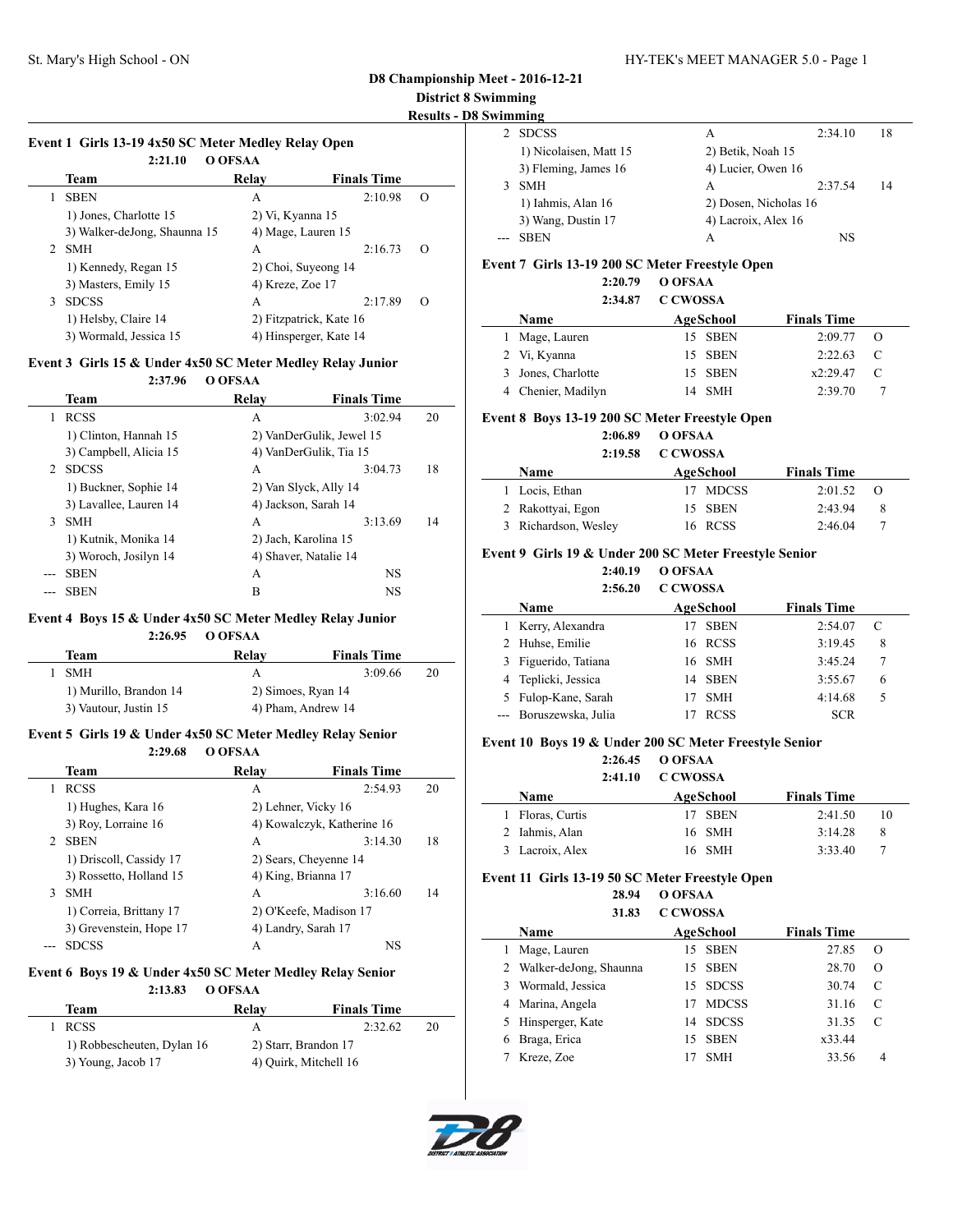### **D8 Championship Meet - 2016-12-21 District 8 Swimming**

**Results - D8 Swimming**

| --- - - - - - - |                    |          |       |  |
|-----------------|--------------------|----------|-------|--|
|                 | 3 Nicolaisen, Matt | 15 SDCSS | 36.61 |  |
|                 | 4 Karpets, Andrij  | 14 RCSS  | 36.77 |  |

#### **Event 15 Girls 19 & Under 50 SC Meter Freestyle Senior 30.96 O OFSAA**

#### **34.06 C CWOSSA**

| Name  |                      | AgeSchool |              | <b>Finals Time</b> |                |  |
|-------|----------------------|-----------|--------------|--------------------|----------------|--|
| 1     | Solylo, Grace        |           | 16 SDCSS     | 31.50              | $\mathcal{C}$  |  |
| 2     | Van Dam, Elizabeth   | 16        | <b>SDCSS</b> | 32.00              | $\mathbf C$    |  |
| 3     | Kerry, Alexandra     | 17        | <b>SBEN</b>  | 33.60              | C              |  |
| 4     | Helsby, Sarah        | 16        | <b>SDCSS</b> | x34.53             |                |  |
| 5     | Campbell, Becki      | 17        | <b>MDCSS</b> | 34.68              | 6              |  |
| 6     | Stoyakovich, Nicole  | 16        | <b>SMH</b>   | 36.16              | 5              |  |
| 7     | Driscoll, Cassidy    | 17        | <b>SBEN</b>  | 36.41              | 4              |  |
| 8     | Collins, Grace       | 17        | <b>SDCSS</b> | x37.02             |                |  |
| 9     | Hughes, Kara         | 16        | <b>RCSS</b>  | 37.29              | $\overline{2}$ |  |
| 10    | Sadzinski, Paulina   | 16        | <b>MDCSS</b> | 38.89              | 1              |  |
| 11    | Kowalczyk, Katherine | 16        | <b>RCSS</b>  | 39.08              |                |  |
| 12    | Morrissey, Emma      | 17        | <b>RCSS</b>  | x40.68             |                |  |
| 13    | Landry, Sarah        | 17        | <b>SMH</b>   | 41.17              |                |  |
| 14    | Agar, Vanessa        | 16        | <b>MDCSS</b> | x44.03             |                |  |
| 15    | Beatty, Nicole       | 17        | <b>MDCSS</b> | x44.57             |                |  |
| 16    | Neves, Michelle      | 17        | <b>SMH</b>   | x45.86             |                |  |
| 17    | Correia, Brittany    | 17        | <b>SMH</b>   | x45.99             |                |  |
| 18    | Rivard, Monique      | 17        | <b>MDCSS</b> | x46.49             |                |  |
| 19    | Linares, Melissa     | 16        | <b>RCSS</b>  | x46.93             |                |  |
| $---$ | Martins, Savannah    | 16        | <b>MDCSS</b> | <b>SCR</b>         |                |  |
| $---$ | Idziak, Samantha     | 17        | <b>SDCSS</b> | <b>SCR</b>         |                |  |
|       | Rolt, MacKenzie      | 16        | <b>MDCSS</b> | <b>SCR</b>         |                |  |
|       | Thaler, Alexandra    | 16        | <b>SDCSS</b> | <b>SCR</b>         |                |  |
| $---$ | Murray, Natalina     | 16        | <b>SDCSS</b> | <b>SCR</b>         |                |  |

#### **Event 16 Boys 19 & Under 50 SC Meter Freestyle Senior**

**27.47 O OFSAA**

|    | 30.22                | <b>C CWOSSA</b>    |                    |                |  |
|----|----------------------|--------------------|--------------------|----------------|--|
|    | Name                 | <b>AgeSchool</b>   | <b>Finals Time</b> |                |  |
| 1  | Quirk, Mitchell      | <b>RCSS</b><br>16  | 29.04              | C              |  |
| 2  | Floras, Curtis       | <b>SBEN</b><br>17  | 29.39              | C              |  |
| 3  | Johnston, Kyle       | <b>MDCSS</b><br>17 | 31.95              | 7              |  |
| 4  | Wehrle, Ethan        | <b>MDCSS</b><br>16 | 32.09              | 6              |  |
| 5  | Gancena, Joshua      | <b>SBEN</b><br>17  | 33.08              | 5              |  |
| 6  | Starr, Brandon       | <b>RCSS</b><br>17  | 33.31              | $\overline{4}$ |  |
| 7  | De Sousa, Joseph     | <b>MDCSS</b><br>17 | x34.29             |                |  |
| 8  | Robbescheuten, Dylan | <b>RCSS</b><br>16  | x34.64             |                |  |
| 9  | Vargas, Guillermo    | <b>RCSS</b><br>16  | x35.02             |                |  |
| 10 | Storer, Chris        | <b>RCSS</b><br>16  | x37.30             |                |  |
| 11 | Sottile, Lukas       | <b>MDCSS</b><br>16 | x41.00             |                |  |
|    | McLean, Reid         | <b>SBEN</b><br>15  | DO                 |                |  |
|    | Nandu, Marcus        | <b>SDCSS</b><br>16 | <b>NS</b>          |                |  |
|    | Lucier, Owen         | <b>SDCSS</b><br>16 | <b>SCR</b>         |                |  |

|   | <b>Name</b>          | AgeSchool | <b>Finals Time</b> |
|---|----------------------|-----------|--------------------|
|   | 8 Helsby, Claire     | 14 SDCSS  | x33.65             |
| 9 | Beesley, Hannah      | 15 SDCSS  | x35.88             |
|   | 10 Davidson, Natalie | 15 SBEN   | x41.50             |
|   | 11 Lemke, Amanda     | 15 SBEN   | x42.64             |
|   | --- Jackson, Sarah   | 14 SDCSS  | <b>SCR</b>         |

#### **Event 12 Boys 13-19 50 SC Meter Freestyle Open**

**26.12 O OFSAA**

| 28.73                | C CWOSSA  |          |                    |                |  |
|----------------------|-----------|----------|--------------------|----------------|--|
| <b>Name</b>          | AgeSchool |          | <b>Finals Time</b> |                |  |
| 1 Vi, Kyson          |           | 17 SBEN  | 27.29              | $\overline{C}$ |  |
| 2 Edmondson, Gabriel | 16 SMH    |          | 31.28              | 8              |  |
| 3 Boettger, Noah     |           | 14 SDCSS | 36.62              |                |  |

# **Event 13 Girls 15 & Under 50 SC Meter Freestyle Junior**

**32.22 O OFSAA**

|       | 32.22              | O OFSAA         |              |                    |                |
|-------|--------------------|-----------------|--------------|--------------------|----------------|
|       | 35.44              | <b>C CWOSSA</b> |              |                    |                |
|       | Name               |                 | AgeSchool    | <b>Finals Time</b> |                |
| 1     | Kerry, Samantha    | 15              | <b>SBEN</b>  | 33.96              | $\mathbf C$    |
| 2     | Preis, Jenna       | 14              | <b>RCSS</b>  | 34.55              | $\mathsf{C}$   |
| 3     | Lee, Hannah        | 15              | <b>SBEN</b>  | 35.12              | $\mathbf C$    |
| 4     | Campbell, Alicia   | 15              | <b>RCSS</b>  | 35.22              | $\mathsf{C}$   |
| 5     | Van Slyck, Ally    | 14              | <b>SDCSS</b> | 35.51              | 5              |
| 6     | Woroch, Josilyn    | 14              | <b>SMH</b>   | 37.57              | $\overline{4}$ |
| 7     | VanDerGulik, Tia   | 15              | <b>RCSS</b>  | x37.88             |                |
| 8     | Schroeder, Hannah  | 14              | <b>RCSS</b>  | x38.56             |                |
| 9     | Rossetto, Holland  | 15              | <b>SBEN</b>  | x39.21             |                |
| 10    | Stark, Emmaline    | 14              | <b>RCSS</b>  | x39.23             |                |
| 11    | Aldworth, Rachel   | 15              | <b>RCSS</b>  | x39.59             |                |
| 12    | Bensler, Rachel    | 15              | <b>SDCSS</b> | 40.48              | 2              |
| 13    | Lavallee, Lauren   | 14              | <b>SDCSS</b> | x40.98             |                |
| 14    | Dodsworth, Emily   | 15              | <b>SDCSS</b> | x41.23             |                |
| 15    | Clinton, Hannah    | 15              | <b>RCSS</b>  | x42.22             |                |
| 16    | Huhse, Rachel      | 14              | <b>RCSS</b>  | x43.15             |                |
| 17    | Adamczyk, Abigail  | 15              | <b>SMH</b>   | 45.28              | 1              |
| 18    | Canini, Claire     | 14              | <b>SDCSS</b> | x45.39             |                |
| 19    | Willis, Hayley     | 14              | <b>SMH</b>   | x45.71             |                |
| 20    | VanDerGulik, Jewel | 15              | <b>RCSS</b>  | x45.88             |                |
| 21    | Shaver, Natalie    | 14              | <b>SMH</b>   | x49.50             |                |
| 22    | Holderness, Kira   | 15              | <b>RCSS</b>  | x52.00             |                |
| 23    | Vieira, Kaitlyn    | 14              | <b>SMH</b>   | x57.40             |                |
| 24    | DeMelo, Joardan    | 15              | <b>MDCSS</b> | 1:00.83            |                |
| ---   | Jackson, Sarah     | 14              | <b>SDCSS</b> | <b>NS</b>          |                |
| $---$ | Buckner, Sophie    | 14              | <b>SDCSS</b> | <b>SCR</b>         |                |
| ---   | Murray, Ella       | 14              | <b>SDCSS</b> | <b>SCR</b>         |                |
|       |                    |                 |              |                    |                |

#### **Event 14 Boys 15 & Under 50 SC Meter Freestyle Junior**

 $\overline{a}$ 

#### **29.19 O OFSAA**

|                  | 32.11 | C CWOSSA |           |                    |     |
|------------------|-------|----------|-----------|--------------------|-----|
| Name             |       |          | AgeSchool | <b>Finals Time</b> |     |
| 1 Betik, Noah    |       |          | 15 SDCSS  | 28.72              | - 0 |
| 2 Gancena, Jason |       |          | 15 SBEN   | 29.76 C            |     |

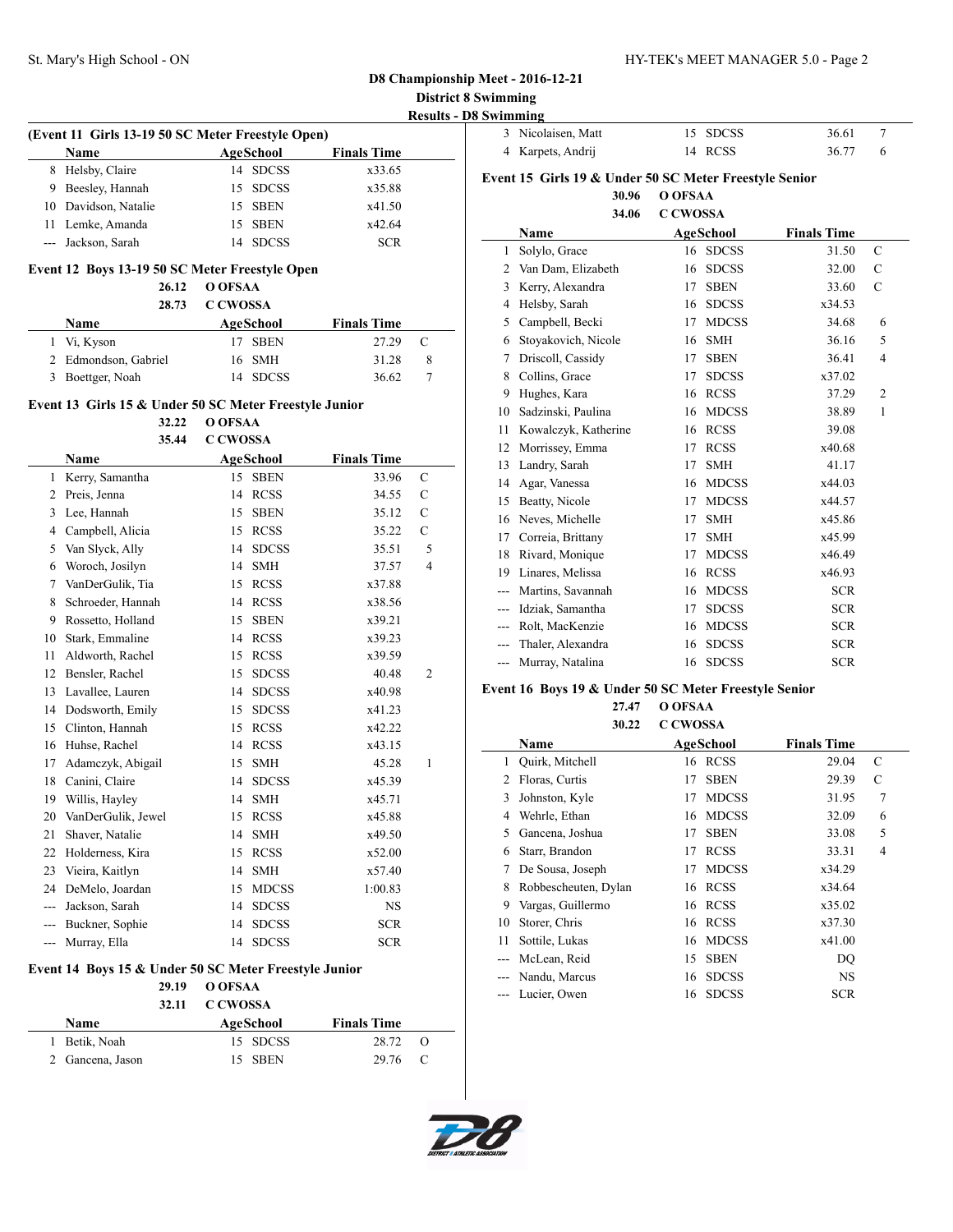#### **D8 Championship Meet - 2016-12-21 District 8 Swimming Results - D8 Swimming**

|   | Event 17 Girls 13-19 100 SC Meter IM Open           |                    |                    |              |
|---|-----------------------------------------------------|--------------------|--------------------|--------------|
|   | 1:14.37                                             | O OFSAA            |                    |              |
|   | 1:21.81                                             | <b>C CWOSSA</b>    |                    |              |
|   | Name                                                | AgeSchool          | <b>Finals Time</b> |              |
|   | 1 Fitzpatrick, Kate                                 | 16 SDCSS           | 1:12.80            | О            |
|   | 2 Kennedy, Regan                                    | 15<br><b>SMH</b>   | 1:18.18            | $\mathsf{C}$ |
|   | 3 Wormald, Jessica                                  | 15 SDCSS           | 1:18.32            | С            |
|   | 4 Hinsperger, Kate                                  | 14 SDCSS           | x1:18.98           | C            |
|   | 5 Masters, Emily                                    | 15 SMH             | 1:19.66            | C            |
|   | 6 Braga, Erica                                      | 15 SBEN            | 1:25.11            | 5            |
|   | 7 Davidson, Natalie                                 | 15 SBEN            | 1:44.61            | 4            |
|   |                                                     |                    |                    |              |
|   | Event 18 Boys 13-19 100 SC Meter IM Open<br>1:09.79 | O OFSAA            |                    |              |
|   | 1:16.77                                             | <b>C CWOSSA</b>    |                    |              |
|   |                                                     |                    |                    |              |
|   | Name                                                | AgeSchool          | <b>Finals Time</b> |              |
|   | 1 Wormald, Lukas                                    | 17 SDCSS           | 1:07.17            | O            |
|   | 2 Edmondson, Gabriel                                | 16 SMH             | 1:22.43            | 8            |
|   | 3 Rakottyai, Egon                                   | 15 SBEN            | 1:33.40            | 7            |
|   | Event 19 Girls 13-19 200 SC Meter IM Open           |                    |                    |              |
|   | 2:41.30                                             | O OFSAA            |                    |              |
|   | 2:57.43                                             | <b>C CWOSSA</b>    |                    |              |
|   | Name                                                | <b>AgeSchool</b>   | <b>Finals Time</b> |              |
|   | 1 Choi, Suyeong                                     | 14 SMH             | 2:45.38            | C            |
|   | 2 Jones, Charlotte                                  | 15 SBEN            | 2:45.62            | C            |
| 3 | Chenier, Madilyn                                    | 14 SMH             | 2:59.61            | 7            |
|   |                                                     |                    |                    |              |
|   | Event 20 Boys 13-19 200 SC Meter IM Open            |                    |                    |              |
|   | 2:33.32                                             | O OFSAA            |                    |              |
|   | 2:48.65                                             | <b>C CWOSSA</b>    |                    |              |
|   | Name                                                | AgeSchool          | <b>Finals Time</b> |              |
|   | 1 Wormald, Lukas                                    | 17 SDCSS           | 2:20.49            | O            |
|   | 2 Vi, Kyson                                         | 17<br><b>SBEN</b>  | 2:31.46            | O            |
| 3 | Chai, Alex                                          | 16 SMH             | 2:34.75            | C            |
|   | Event 21 Girls 15 & Under 100 SC Meter IM Junior    |                    |                    |              |
|   | 1:23.43                                             | O OFSAA            |                    |              |
|   | 1:31.77                                             | <b>C CWOSSA</b>    |                    |              |
|   | Name                                                | <b>AgeSchool</b>   | <b>Finals Time</b> |              |
| 1 | Lee, Hannah                                         | 15<br>SBEN         | 1:40.30            | 10           |
| 2 | DeSousa, Maddison                                   | 15<br><b>SBEN</b>  | 1:54.31            | 8            |
| 3 | Jach, Karolina                                      | 15<br>SMH          | 1:56.90            | 7            |
|   | --- Adamczyk, Abigail                               | <b>SMH</b><br>15   | DQ                 |              |
|   | --- Campbell, Alicia                                | 15<br><b>RCSS</b>  | DQ                 |              |
|   |                                                     |                    |                    |              |
|   | Event 22 Boys 15 & Under 100 SC Meter IM Junior     |                    |                    |              |
|   | 1:18.98                                             | O OFSAA            |                    |              |
|   | 1:26.88                                             | <b>C CWOSSA</b>    |                    |              |
|   | Name                                                | <b>AgeSchool</b>   | <b>Finals Time</b> |              |
| 1 | Betik, Noah                                         | <b>SDCSS</b><br>15 | 1:23.49            | C            |
| 2 | Murillo, Brandon                                    | <b>SMH</b><br>14   | 1:38.28            | 8            |
| 3 | Karpets, Andrij                                     | 14 RCSS            | 1:44.88            | 7            |

4 Simoes, Ryan 14 SMH 1:45.88 6

| Event 23 Girls 19 & Under 100 SC Meter IM Senior |                        |                  |                    |    |  |  |  |
|--------------------------------------------------|------------------------|------------------|--------------------|----|--|--|--|
|                                                  | 1:20.80                | O OFSAA          |                    |    |  |  |  |
|                                                  | 1:28.88                | C CWOSSA         |                    |    |  |  |  |
|                                                  | <b>Name</b>            | AgeSchool        | <b>Finals Time</b> |    |  |  |  |
|                                                  | Lehner, Vicky          | 16 RCSS          | 1:31.23            | 10 |  |  |  |
|                                                  | 2 Roy, Lorraine        | 16 RCSS          | 1:36.73            | 8  |  |  |  |
| 3.                                               | Helsby, Sarah          | 16 SDCSS         | 1:37.19            | 7  |  |  |  |
| 4                                                | Correia, Brittany      | <b>SMH</b><br>17 | 1:56.78            | 6  |  |  |  |
|                                                  | 5 Landry, Sarah        | <b>SMH</b>       | 1:57.72            | 5  |  |  |  |
|                                                  | --- Boruszewska, Julia | <b>RCSS</b>      | <b>SCR</b>         |    |  |  |  |

#### **Event 24 Boys 19 & Under 100 SC Meter IM Senior**

### **1:12.92 O OFSAA**

|                      | $1:20.21$ C CWOSSA |                    |    |
|----------------------|--------------------|--------------------|----|
| <b>Name</b>          | AgeSchool          | <b>Finals Time</b> |    |
| 1 Leonardo, Nicholas | 17 SBEN            | 1:33.93            | 10 |
| --- Young, Jacob     | 17 RCSS            | DO                 |    |

#### **Event 25 Girls 13-19 100 SC Meter Butterfly Open**

**1:09.95 O OFSAA**

|                          | 1:16.95 C CWOSSA |                    |     |  |
|--------------------------|------------------|--------------------|-----|--|
| <b>Name</b>              | AgeSchool        | <b>Finals Time</b> |     |  |
| 1 Walker-deJong, Shaunna | 15 SBEN          | 1:12.10            | - C |  |
| 2 Marina, Angela         | 17 MDCSS         | 1:16.31            | - C |  |

#### **Event 26 Boys 13-19 100 SC Meter Butterfly Open**

#### **1:04.00 O OFSAA 1:10.40 C CWOSSA**

|             | 1.1V.TV          | <u>CCWOSA</u> |                    |          |  |
|-------------|------------------|---------------|--------------------|----------|--|
| <b>Name</b> |                  | AgeSchool     | <b>Finals Time</b> |          |  |
|             | 1 Locis, Ethan   | 17 MDCSS      | 1:00.93            | - 0      |  |
|             | 2 Wormald, Lukas | 17 SDCSS      | 1:02.28            | $\Omega$ |  |
|             | 3 Chai, Alex     | 16 SMH        | 1:11.54            |          |  |

#### **Event 27 Girls 15 & Under 50 SC Meter Butterfly Junior**

|                    | 36.41<br>40.05 | O OFSAA<br><b>C CWOSSA</b> |         |                    |   |
|--------------------|----------------|----------------------------|---------|--------------------|---|
| <b>Name</b>        |                | <b>AgeSchool</b>           |         | <b>Finals Time</b> |   |
| 1 Kerry, Samantha  |                |                            | 15 SBEN | 38.85              | C |
| 2 Campbell, Alicia |                |                            | 15 RCSS | 41.90              | 8 |
| 3 Woroch, Josilyn  |                |                            | 14 SMH  | 45.87              |   |
| 4 Shaver, Natalie  |                | 14                         | SMH     | 1:06.72            | 6 |

#### **Event 28 Boys 15 & Under 50 SC Meter Butterfly Junior**

| 32.41 | O OFSAA  |
|-------|----------|
| 35.65 | C CWOSSA |

| <b>Name</b>       | AgeSchool | <b>Finals Time</b> |    |
|-------------------|-----------|--------------------|----|
| Gancena, Jason    | 15 SBEN   | 36.11              | 10 |
| 2 Vautour, Justin | 15 SMH    | 44.04              |    |
| --- Pham, Andrew  | 14 SMH    | DO                 |    |

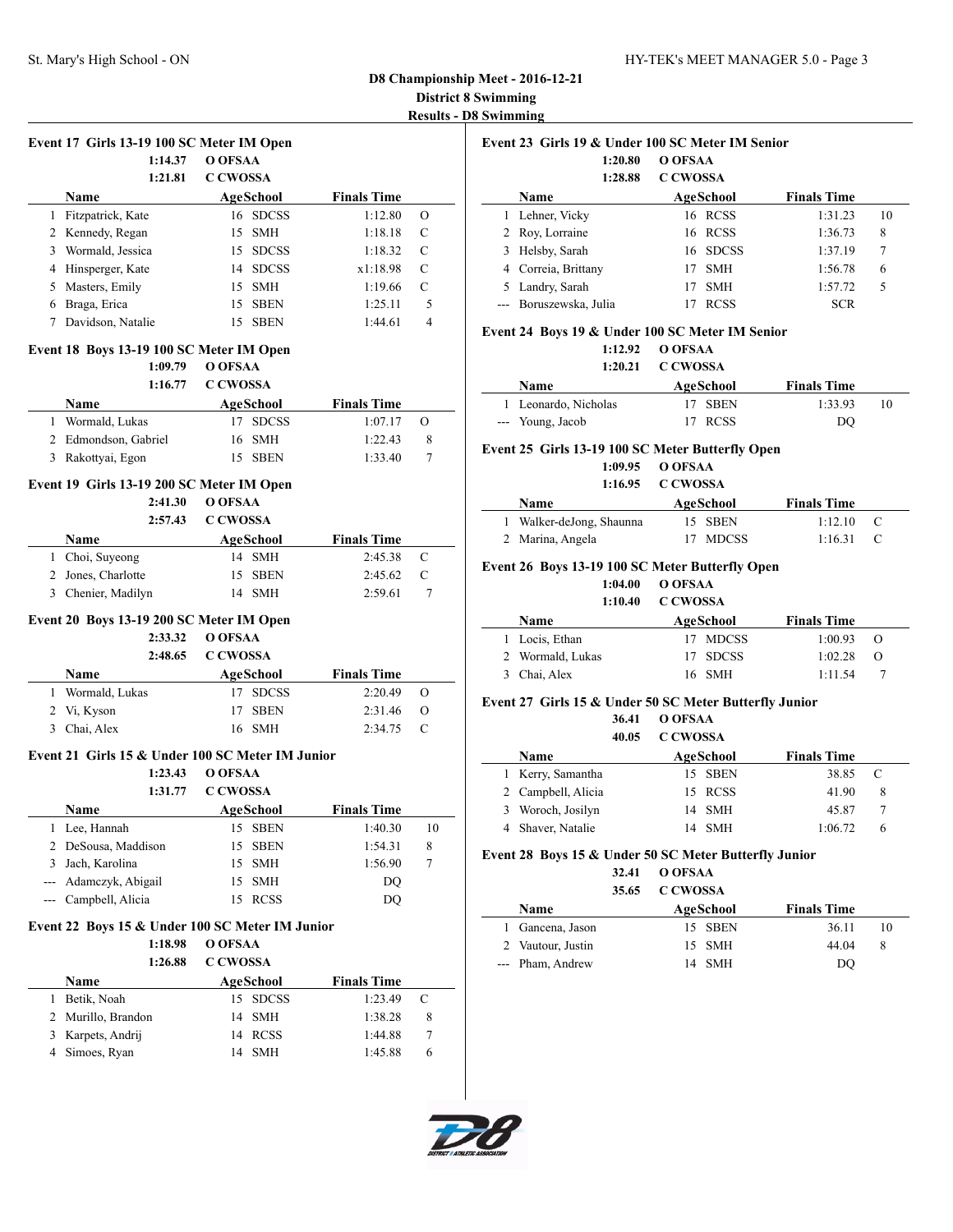# **D8 Championship Meet - 2016-12-21 District 8 Swimming**

| <b>Results - D8 Swimming</b> |  |  |  |
|------------------------------|--|--|--|
|                              |  |  |  |

|   | Event 29 Girls 19 & Under 50 SC Meter Butterfly Senior |                 |            |                    |   |  |
|---|--------------------------------------------------------|-----------------|------------|--------------------|---|--|
|   | 34.57                                                  | O OFSAA         |            |                    |   |  |
|   | 38.03                                                  | <b>C CWOSSA</b> |            |                    |   |  |
|   | <b>Name</b>                                            |                 | AgeSchool  | <b>Finals Time</b> |   |  |
|   | Solylo, Grace                                          |                 | 16 SDCSS   | 36.02              | C |  |
|   | 2 Roy, Lorraine                                        |                 | 16 RCSS    | 45.14              | 8 |  |
| 3 | Grevenstein, Hope                                      |                 | <b>SMH</b> | 50.59              | 7 |  |
|   | 4 Neves, Michelle                                      |                 | <b>SMH</b> | 1:08.33            | 6 |  |

#### **Event 30 Boys 19 & Under 50 SC Meter Butterfly Senior**

**30.91 O OFSAA**

| Name                 | AgeSchool | <b>Finals Time</b> |  |
|----------------------|-----------|--------------------|--|
| 1 Wang, Dustin       | 17 SMH    | 38.31<br>10        |  |
| 2 Leonardo, Nicholas | 17 SBEN   | 43.96<br>8         |  |
| 3 Young, Jacob       | 17 RCSS   | 48.86              |  |

#### **Event 31 Girls 13-19 100 SC Meter Freestyle Open**

**1:04.94 O OFSAA**

#### **1:11.44 C CWOSSA**

|    | Name                   | AgeSchool          | <b>Finals Time</b> |                |
|----|------------------------|--------------------|--------------------|----------------|
| 1  | Mage, Lauren           | <b>SBEN</b><br>15  | 1:01.19            | O              |
| 2  | Walker-deJong, Shaunna | <b>SBEN</b><br>15  | 1:04.28            | O              |
| 3  | Vi, Kyanna             | <b>SBEN</b><br>15  | x1:05.30           | C              |
| 4  | Wormald, Jessica       | <b>SDCSS</b><br>15 | 1:08.66            | C              |
| 5. | Hinsperger, Kate       | <b>SDCSS</b><br>14 | 1:08.75            | C              |
| 6  | Marina, Angela         | <b>MDCSS</b><br>17 | 1:09.27            | C              |
| 7  | Masters, Emily         | <b>SMH</b><br>15   | 1:09.59            | C              |
| 8  | Chenier, Madilyn       | <b>SMH</b><br>14   | 1:15.85            | $\overline{c}$ |
| 9  | Helsby, Claire         | <b>SDCSS</b><br>14 | x1:17.24           |                |

#### **Event 32 Boys 13-19 100 SC Meter Freestyle Open**

### **57.09 O OFSAA**

| 1:02.80 | C CWOSSA |
|---------|----------|
|         |          |

| <b>Name</b>          | AgeSchool | <b>Finals Time</b> |  |
|----------------------|-----------|--------------------|--|
| 1 Richardson, Wesley | 16 RCSS   | 1:15.59            |  |
| 2 Boettger, Noah     | 14 SDCSS  | 1:29.26            |  |

#### **Event 33 Girls 15 & Under 100 SC Meter Freestyle Junior**

**1:12.82 O OFSAA**

**1:20.10 C CWOSSA**

|    | <b>Name</b>       |     | AgeSchool    | <b>Finals Time</b> |                |
|----|-------------------|-----|--------------|--------------------|----------------|
| 1. | Preis, Jenna      | 14  | <b>RCSS</b>  | 1:21.35            | 10             |
|    | 2 Van Slyck, Ally | 14  | <b>SDCSS</b> | 1:22.52            | 8              |
| 3  | Lee, Hannah       | 15  | <b>SBEN</b>  | 1:23.41            | 7              |
| 4  | Rossetto, Holland | 15. | <b>SBEN</b>  | 1:24.10            | 6              |
| 5  | Schroeder, Hannah |     | 14 RCSS      | 1:29.45            | 5              |
| 6  | Stark, Emmaline   | 14  | <b>RCSS</b>  | x1:31.31           |                |
|    | Dodsworth, Emily  | 15. | <b>SDCSS</b> | 1:35.07            | 4              |
| 8  | Aldworth, Rachel  | 15  | <b>RCSS</b>  | x1:36.81           |                |
| 9  | Teplicki, Jessica |     | 14 SBEN      | x1:42.07           |                |
| 10 | Willis, Hayley    |     | 14 SMH       | 1:44.16            | $\overline{c}$ |
| 11 | Lalande, Taliah   |     | 14 SMH       | 1:56.65            |                |
|    |                   |     |              |                    |                |

|    | Event 34 Boys 15 & Under 100 SC Meter Freestyle Junior |           |        |                    |    |  |  |
|----|--------------------------------------------------------|-----------|--------|--------------------|----|--|--|
|    | 1:07.47                                                | O OFSAA   |        |                    |    |  |  |
|    | 1:14.21                                                | C CWOSSA  |        |                    |    |  |  |
|    | <b>Name</b>                                            | AgeSchool |        | <b>Finals Time</b> |    |  |  |
|    |                                                        |           |        |                    |    |  |  |
| I. | Murillo, Brandon                                       |           | 14 SMH | 1:18.83            | 10 |  |  |

#### **Event 35 Girls 19 & Under 100 SC Meter Freestyle Senior**

**1:11.10 O OFSAA 1:18.21 C CWOSSA**

|       | 1:18.21              | C CWOSSA |              |                    |                |
|-------|----------------------|----------|--------------|--------------------|----------------|
|       | Name                 |          | AgeSchool    | <b>Finals Time</b> |                |
| 1     | Solylo, Grace        |          | 16 SDCSS     | 1:10.11            | О              |
|       | 2 Van Dam, Elizabeth |          | 16 SDCSS     | 1:13.72            | C              |
| 3     | Kerry, Alexandra     | 17       | <b>SBEN</b>  | 1:13.96            | C              |
| 4     | Stoyakovich, Nicole  | 16       | <b>SMH</b>   | 1:20.05            | 6              |
| 5     | Helsby, Sarah        | 16       | <b>SDCSS</b> | x1:25.05           |                |
| 6     | Kowalczyk, Katherine |          | 16 RCSS      | 1:28.19            | 5              |
| 7     | Huhse, Emilie        | 16       | RCSS         | 1:34.30            | 4              |
| 8     | Figuerido, Tatiana   |          | 16 SMH       | 1:41.74            | $\overline{2}$ |
| 9     | Neves, Michelle      | 17       | <b>SMH</b>   | x2:10.11           |                |
|       | Linares, Melissa     | 16       | RCSS         | <b>NS</b>          |                |
| $---$ | Morrissey, Emma      | 17       | <b>RCSS</b>  | <b>NS</b>          |                |
| $---$ | Murray, Natalina     | 16       | <b>SDCSS</b> | <b>SCR</b>         |                |

#### **Event 36 Boys 19 & Under 100 SC Meter Freestyle Senior**

**1:02.72 O OFSAA**

|   | 1:08.99             | <b>C CWOSSA</b> |             |                    |   |  |
|---|---------------------|-----------------|-------------|--------------------|---|--|
|   | Name                |                 | AgeSchool   | <b>Finals Time</b> |   |  |
|   | Floras, Curtis      | 17              | <b>SBEN</b> | 1:08.61            | C |  |
|   | 2 Dosen, Nicholas   |                 | 16 SMH      | 1:13.64            | 8 |  |
|   | 3 Starr, Brandon    | 17              | <b>RCSS</b> | 1:17.17            | 7 |  |
|   | 4 Young, Jacob      | 17              | <b>RCSS</b> | 1:18.91            | 6 |  |
|   | 5 Vargas, Guillermo |                 | 16 RCSS     | x1:20.33           |   |  |
| 6 | Gancena, Joshua     | 17              | <b>SBEN</b> | 1:20.78            | 5 |  |
|   | Wang, Dustin        | 17              | <b>SMH</b>  | 1:21.62            | 4 |  |
|   | Storer, Chris       | 16              | <b>RCSS</b> | x1:27.55           |   |  |

#### **Event 37 Girls 13-19 100 SC Meter Backstroke Open**

**1:11.42 O OFSAA 1:18.56 C CWOSSA**

|    | 1:18.50            | COWOSSA           |                    |   |
|----|--------------------|-------------------|--------------------|---|
|    | Name               | AgeSchool         | <b>Finals Time</b> |   |
| I. | Fitzpatrick, Kate  | 16 SDCSS          | 1:11.75            | C |
|    | 2 Jones, Charlotte | 15 SBEN           | 1:12.32            | C |
|    | 3 Kennedy, Regan   | 15 SMH            | 1:12.56            | C |
|    | 4 Kreze, Zoe       | <b>SMH</b><br>17  | 1:21.09            | 6 |
|    | 5 Braga, Erica     | SBEN<br>15        | 1:23.27            | 5 |
|    | 6 Lemke, Amanda    | <b>SBEN</b><br>15 | x1:39.97           |   |
|    |                    |                   |                    |   |

#### **Event 38 Boys 13-19 100 SC Meter Backstroke Open**

|                | $1:05.28$ O OFSAA<br>1:11.81 C CWOSSA |                    |     |
|----------------|---------------------------------------|--------------------|-----|
| <b>Name</b>    | AgeSchool                             | <b>Finals Time</b> |     |
| 1 Locis, Ethan | 17 MDCSS                              | 1:03.24            | - 0 |
| 2 Chai, Alex   | 16 SMH                                | $1:08.15$ C        |     |

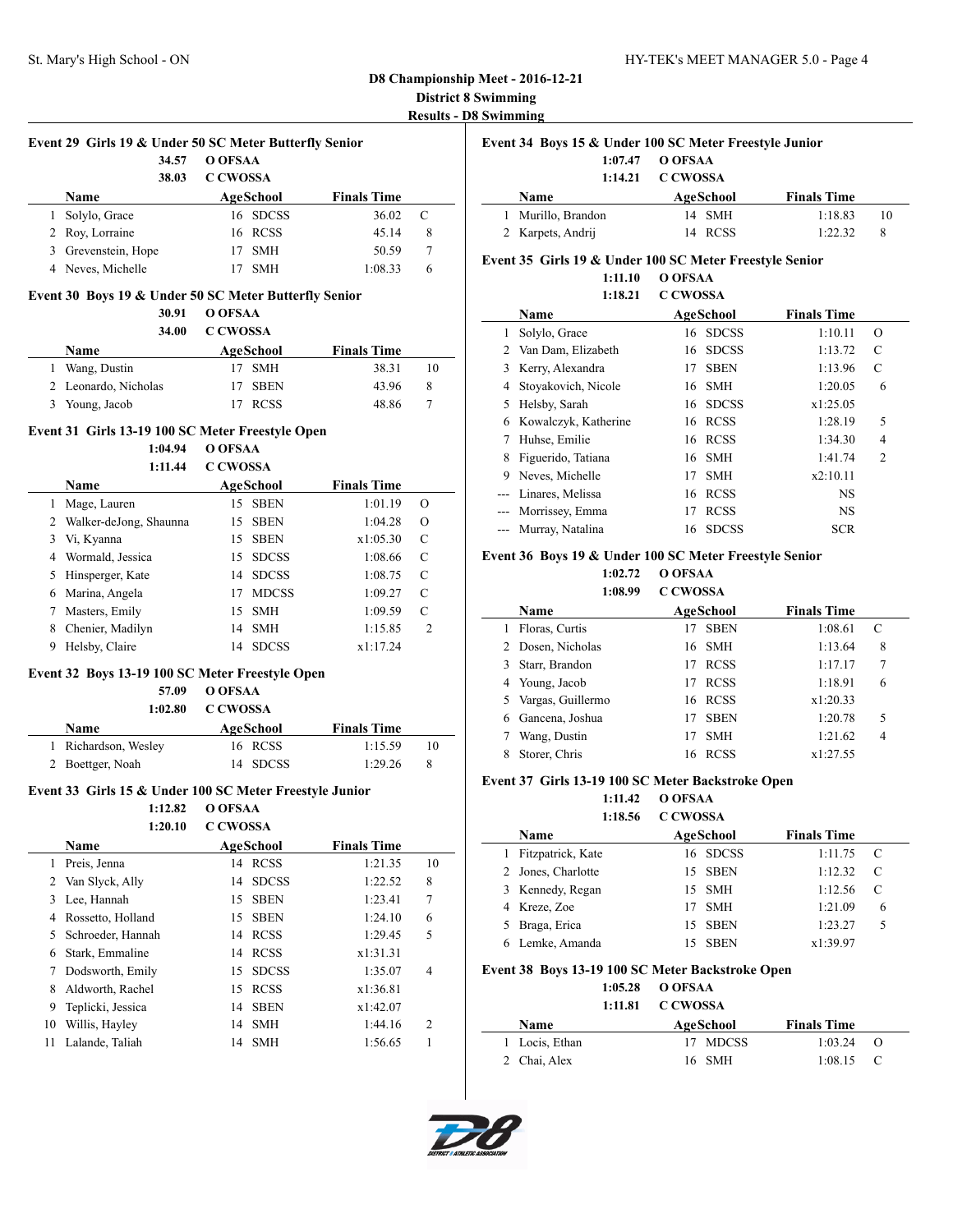### **D8 Championship Meet - 2016-12-21 District 8 Swimming**

| <b>Name</b>          | AgeSchool | <b>Finals Time</b> |  |
|----------------------|-----------|--------------------|--|
| 3 Edmondson, Gabriel | 16 SMH    | 1:23.76            |  |
| 4 Rakottyai, Egon    | 15 SBEN   | 1:30.31            |  |

#### **Event 39 Girls 15 & Under 50 SC Meter Backstroke Junior**

**38.18 O OFSAA**

#### **42.00 C CWOSSA**

|    | <b>Name</b>       |    | AgeSchool    | <b>Finals Time</b> |   |
|----|-------------------|----|--------------|--------------------|---|
| 1  | Kerry, Samantha   | 15 | <b>SBEN</b>  | 40.90              | C |
| 2  | Lavallee, Lauren  | 14 | <b>SDCSS</b> | 47.32              | 8 |
| 3  | Stark, Emmaline   | 14 | <b>RCSS</b>  | 50.34              | 7 |
| 4  | Jackson, Sarah    | 14 | <b>SDCSS</b> | 51.54              | 6 |
| 5  | Clinton, Hannah   | 15 | <b>RCSS</b>  | 52.01              | 5 |
| 6  | Teplicki, Jessica | 14 | <b>SBEN</b>  | 54.33              | 4 |
| 7  | Adamczyk, Abigail | 15 | <b>SMH</b>   | 56.14              | 2 |
| 8  | Huhse, Rachel     | 14 | <b>RCSS</b>  | x56.48             |   |
| 9  | Holderness, Kira  | 15 | <b>RCSS</b>  | x1:01.22           |   |
| 10 | Vieira, Kaitlyn   | 14 | <b>SMH</b>   | 1:12.66            |   |
| 11 | Shaver, Natalie   | 14 | <b>SMH</b>   | x1:14.98           |   |
| 12 | DeMelo, Joardan   | 15 | <b>MDCSS</b> | 1:15.37            |   |
|    | Buckner, Sophie   | 14 | <b>SDCSS</b> | <b>SCR</b>         |   |

#### **Event 40 Boys 15 & Under 50 SC Meter Backstroke Junior**

#### **36.26 O OFSAA**

| C CWOSSA<br>39.88 |
|-------------------|
|-------------------|

| <b>Name</b>      | AgeSchool | <b>Finals Time</b> |     |
|------------------|-----------|--------------------|-----|
| 1 Gancena, Jason | 15 SBEN   | 36.90              | - C |
| 2 Simoes, Ryan   | 14 SMH    | 50.97              |     |

#### **Event 41 Girls 19 & Under 50 SC Meter Backstroke Senior 40.50 C CWOSSA**

|    | <b>Name</b>        | AgeSchool          | <b>Finals Time</b> |                |
|----|--------------------|--------------------|--------------------|----------------|
|    | Van Dam, Elizabeth | <b>SDCSS</b><br>16 | 40.74              | 10             |
|    | Hughes, Kara       | 16 RCSS            | 47.51              | 8              |
| 3  | Beatty, Nicole     | <b>MDCSS</b><br>17 | 50.65              | 7              |
| 4  | Morrissey, Emma    | <b>RCSS</b><br>17  | 50.70              | 6              |
| 5. | Linares, Melissa   | 16 RCSS            | x50.82             |                |
| 6  | Correia, Brittany  | <b>SMH</b><br>17   | 52.94              | 5              |
|    | King, Brianna      | SBEN<br>17         | 1:02.65            | $\overline{4}$ |
| 8  | Fulop-Kane, Sarah  | <b>SMH</b><br>17   | 1:04.09            | $\overline{2}$ |
|    | O'Keefe, Madison   | <b>SMH</b><br>17   | <b>NS</b>          |                |
|    | Thaler, Alexandra  | <b>SDCSS</b><br>16 | <b>SCR</b>         |                |
|    | Rolt, MacKenzie    | 16 MDCSS           | <b>SCR</b>         |                |
|    | Martins, Savannah  | 16 MDCSS           | <b>SCR</b>         |                |

#### **Event 42 Boys 19 & Under 50 SC Meter Backstroke Senior 38.00 C CWOSSA**

|   | Name                   | AgeSchool    | <b>Finals Time</b> |   |
|---|------------------------|--------------|--------------------|---|
|   | Johnston, Kyle         | <b>MDCSS</b> | 36.80              |   |
|   | 2 Fleming, James       | 16 SDCSS     | 40.33              | 8 |
| 3 | Gancena, Joshua        | 17 SBEN      | 43.04              |   |
|   | 4 Robbescheuten, Dylan | 16 RCSS      | 45.02              | 6 |
|   | 5 De Sousa, Joseph     | <b>MDCSS</b> | 45.09              | 5 |

| vimming           |          |        |   |
|-------------------|----------|--------|---|
| 6 Ouirk, Mitchell | 16 RCSS  | 50.42  | 4 |
| 7 McLean, Reid    | 15 SBEN  | 50.61  |   |
| 8 Sottile, Lukas  | 16 MDCSS | x52.21 |   |
| 9 Storer, Chris   | 16 RCSS  | x55.79 |   |

#### **Event 43 Girls 19 & Under 100 SC Meter Backstroke Senior**

**1:21.71 O OFSAA 1:29.88 C CWOSSA**

|   | 1.47.00                | <u>u un voor</u> |                    |    |
|---|------------------------|------------------|--------------------|----|
|   | <b>Name</b>            | AgeSchool        | <b>Finals Time</b> |    |
| L | Stoyakovich, Nicole    | 16 SMH           | 1:31.97            | 10 |
|   | 2 Kowalczyk, Katherine | 16 RCSS          | 1:46.35            | 8  |
|   | 3 Driscoll, Cassidy    | <b>SBEN</b>      | 1:46.71            |    |
|   | --- Kutnik, Monika     | 14 SMH           | DO                 |    |
|   | --- Boruszewska, Julia | <b>RCSS</b>      | <b>SCR</b>         |    |

#### **Event 44 Boys 19 & Under 100 SC Meter Backstroke Senior**

**1:14.84 O OFSAA**

### **1:22.33 C CWOSSA**

| <b>Name</b>            | AgeSchool | <b>Finals Time</b> |    |
|------------------------|-----------|--------------------|----|
| Iahmis, Alan           | 16 SMH    | 1:39.05            | 10 |
| 2 Robbescheuten, Dylan | 16 RCSS   | 1:57.30            | -8 |
| 3 Lacroix, Alex        | 16 SMH    | 2:07.13            |    |

#### **Event 45 Girls 13-19 100 SC Meter Breaststroke Open**

**1:22.52 O OFSAA 1:30.77 C CWOSSA**

|   | Name               | AgeSchool | <b>Finals Time</b> |   |
|---|--------------------|-----------|--------------------|---|
|   | Fitzpatrick, Kate  | 16 SDCSS  | 1:21.54            | O |
|   | 2 Vi, Kyanna       | 15 SBEN   | 1:25.58            | C |
| 3 | Choi, Suyeong      | 14 SMH    | 1:26.37            | C |
|   | 4 Helsby, Claire   | 14 SDCSS  | 1:34.38            | 6 |
|   | Beesley, Hannah    | 15 SDCSS  | x1:48.24           |   |
|   | --- Kennedy, Regan | 15 SMH    | <b>NS</b>          |   |
|   | Braga, Erica       | 15 SBEN   | <b>SCR</b>         |   |

#### **Event 46 Boys 13-19 100 SC Meter Breaststroke Open**

**1:11.44 O OFSAA**

### **1:18.58 C CWOSSA**

| <b>Name</b>          | AgeSchool | <b>Finals Time</b> |  |
|----------------------|-----------|--------------------|--|
| 1 Vi, Kyson          | 17 SBEN   | $1:16.15$ C        |  |
| 2 Richardson, Wesley | 16 RCSS   | 1:45.64<br>-8      |  |
| --- Boettger, Noah   | 14 SDCSS  | DO                 |  |

#### **Event 47 Girls 15 & Under 50 SC Meter Breaststroke Junior**

**42.72 O OFSAA**

| 47.00 | <b>C CWOSSA</b> |
|-------|-----------------|
|       |                 |

| Name               | <b>AgeSchool</b>   | <b>Finals Time</b> |    |
|--------------------|--------------------|--------------------|----|
| 1 VanDerGulik, Tia | 15 RCSS            | 47.84              | 10 |
| 2 Preis, Jenna     | 14 RCSS            | 49.50              | 8  |
| 3 Aldworth, Rachel | 15 RCSS            | x49.66             |    |
| 4 Van Slyck, Ally  | 14 SDCSS           | 50.28              | 7  |
| 5 Lavallee, Lauren | 14 SDCSS           | 50.65              | 6  |
| Jach, Karolina     | 15 SMH             | 51.50              | 5  |
| Canini, Claire     | <b>SDCSS</b><br>14 | x51.62             |    |
| Sears, Cheyenne    | <b>SBEN</b><br>14  | 53.13              | 4  |

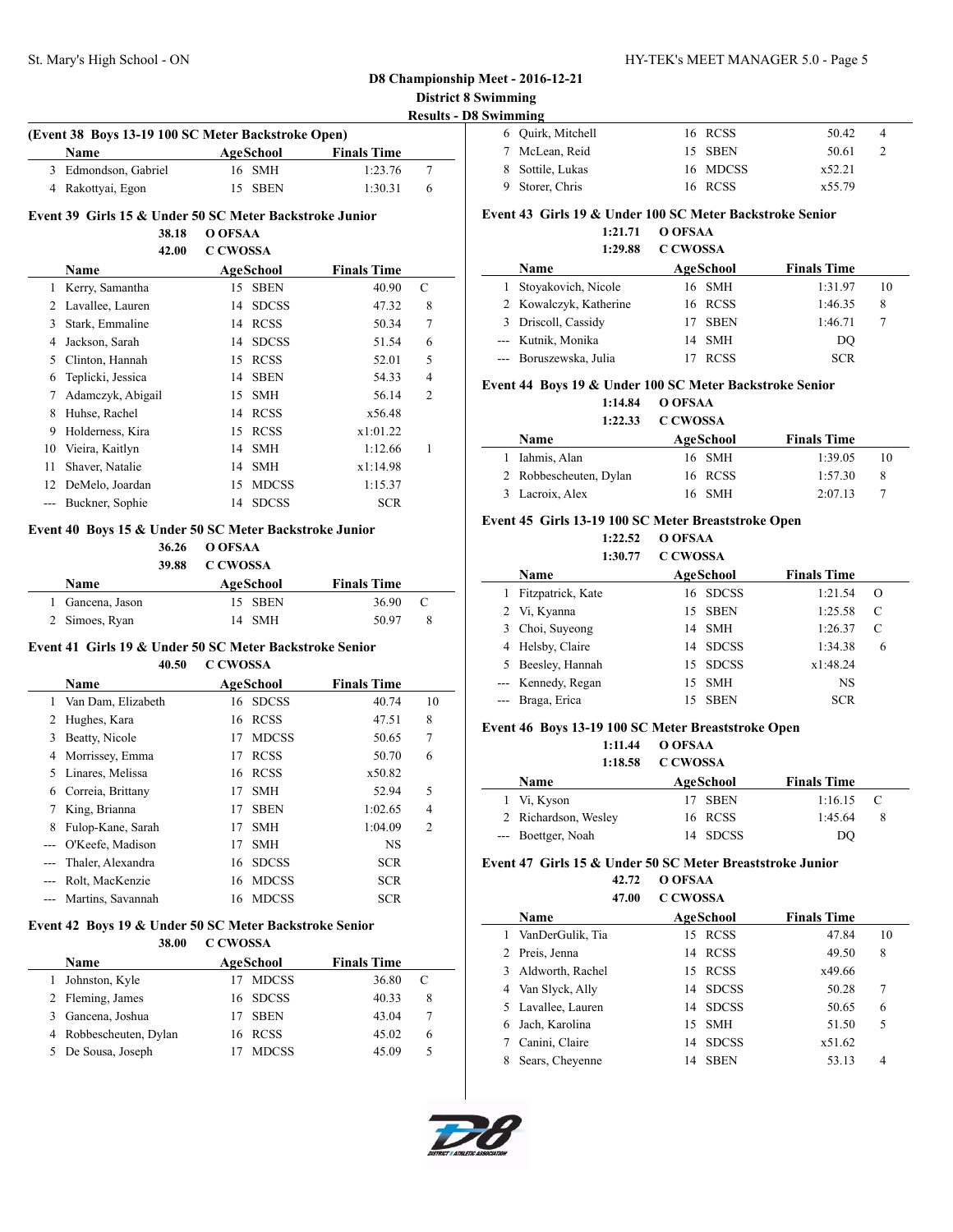#### **D8 Championship Meet - 2016-12-21 District 8 Swimming Results - D8 Swimming**

 $\overline{\phantom{0}}$ 

#### **(Event 47 Girls 15 & Under 50 SC Meter Breaststroke Junior)**

| <b>Name</b>          | AgeSchool |              | <b>Finals Time</b> |   |  |
|----------------------|-----------|--------------|--------------------|---|--|
| 9 Schroeder, Hannah  |           | 14 RCSS      | x54.67             |   |  |
| 10 Kutnik, Monika    |           | 14 SMH       | 55.14              | 2 |  |
| 11 Dodsworth, Emily  |           | 15 SDCSS     | x1:01.23           |   |  |
| 12 Lalande, Taliah   |           | 14 SMH       | x1:09.24           |   |  |
| 13 DeSousa, Maddison | 15.       | SBEN         | 1:17.39            |   |  |
| --- Buckner, Sophie  | 14        | <b>SDCSS</b> | <b>SCR</b>         |   |  |

### **Event 48 Boys 15 & Under 50 SC Meter Breaststroke Junior**

#### **37.87 O OFSAA 41.66 C CWOSSA**

|    | 41.00              | C CWOSSA |           |                    |             |  |
|----|--------------------|----------|-----------|--------------------|-------------|--|
|    | Name               |          | AgeSchool | <b>Finals Time</b> |             |  |
|    | 1 Betik, Noah      |          | 15 SDCSS  | 38.16              | $\mathbf C$ |  |
|    | 2 Nicolaisen, Matt |          | 15 SDCSS  | 45.80              | 8           |  |
| 3. | Vautour, Justin    |          | 15 SMH    | 48.65              |             |  |
|    | --- Pham, Andrew   |          | 14 SMH    | DO                 |             |  |

#### **Event 49 Girls 19 & Under 50 SC Meter Breaststroke Senior 45.00 C CWOSSA**

|    | <b>Name</b>        |    | AgeSchool    | <b>Finals Time</b> |                |
|----|--------------------|----|--------------|--------------------|----------------|
|    | Lehner, Vicky      |    | 16 RCSS      | 44.96              | C              |
|    | Collins, Grace     | 17 | <b>SDCSS</b> | 48.24              | 8              |
| 3  | Campbell, Becki    | 17 | <b>MDCSS</b> | 48.55              | 7              |
| 4  | Hughes, Kara       |    | 16 RCSS      | 49.02              | 6              |
| 5. | Sadzinski, Paulina |    | 16 MDCSS     | 52.29              | 5              |
| 6  | Huhse, Emilie      |    | 16 RCSS      | x57.11             |                |
|    | Grevenstein, Hope  | 17 | <b>SMH</b>   | 58.06              | 4              |
|    | Agar, Vanessa      |    | 16 MDCSS     | x59.52             |                |
| 9  | Figuerido, Tatiana | 16 | <b>SMH</b>   | 1:04.14            | $\overline{2}$ |
| 10 | King, Brianna      | 17 | <b>SBEN</b>  | 1:09.72            | 1              |
|    | O'Keefe, Madison   | 17 | <b>SMH</b>   | <b>NS</b>          |                |
|    | Idziak, Samantha   | 17 | <b>SDCSS</b> | <b>SCR</b>         |                |

# **Event 50 Boys 19 & Under 50 SC Meter Breaststroke Senior**

### **41.00 C CWOSSA**

|   | Name                 | AgeSchool |             | <b>Finals Time</b> |   |
|---|----------------------|-----------|-------------|--------------------|---|
|   | Starr, Brandon       |           | <b>RCSS</b> | 40.00              |   |
|   | 2 Dosen, Nicholas    | 16 SMH    |             | 41.82              | 8 |
| 3 | Wehrle, Ethan        |           | 16 MDCSS    | 42.15              | 7 |
|   | 4 Leonardo, Nicholas |           | <b>SBEN</b> | 43.66              | 6 |
|   | Quirk, Mitchell      | 16 RCSS   |             | 48.44              | 5 |
| 6 | Vargas, Guillermo    |           | <b>RCSS</b> | x51.03             |   |

#### **Event 51 Girls 19 & Under 100 SC Meter Breaststroke Senior**

**1:30.09 O OFSAA**

| 1:39.10              | <b>C CWOSSA</b> |              |                    |    |
|----------------------|-----------------|--------------|--------------------|----|
| <b>Name</b>          |                 | AgeSchool    | <b>Finals Time</b> |    |
| 1 Lehner, Vicky      |                 | 16 RCSS      | 1:39.23            | 10 |
| 2 Roy, Lorraine      |                 | 16 RCSS      | 1:40.37            | 8  |
| 3 VanDerGulik, Jewel |                 | 15 RCSS      | x1:55.20           |    |
| 4 Fulop-Kane, Sarah  |                 | <b>SMH</b>   | 2:13.65            | 7  |
| 5 Lalande, Taliah    | 14              | <b>SMH</b>   | 2:31.49            | 6  |
| Idziak, Samantha     |                 | <b>SDCSS</b> | <b>SCR</b>         |    |

| Event 53 Girls 13-19 4x100 SC Meter Freestyle Relay Open |                         |                    |    |  |  |
|----------------------------------------------------------|-------------------------|--------------------|----|--|--|
| 4:32.31                                                  | O OFSAA                 |                    |    |  |  |
| <b>Team</b>                                              | Relay                   | <b>Finals Time</b> |    |  |  |
| <b>SMH</b>                                               | А                       | 4:40.18            | 20 |  |  |
| 1) Choi, Suyeong 14                                      | 2) Kreze, Zoe 17        |                    |    |  |  |
| 3) Kennedy, Regan 15                                     | 4) Masters, Emily 15    |                    |    |  |  |
| <b>SBEN</b>                                              | A                       | 5:47.98            | 18 |  |  |
| 1) Kerry, Alexandra 17                                   | 2) Davidson, Natalie 15 |                    |    |  |  |
| 3) Lemke, Amanda 15                                      | 4) Braga, Erica 15      |                    |    |  |  |

#### **Event 54 Boys 13-19 4x100 SC Meter Freestyle Relay Open 4:14.12 O OFSAA**

| Team                    | Relav               | <b>Finals Time</b>       |  |
|-------------------------|---------------------|--------------------------|--|
| <b>RCSS</b>             |                     | 5:35.88<br>20            |  |
| 1) Karpets, Andrij 14   | 2) Storer, Chris 16 |                          |  |
| 3) Vargas, Guillermo 16 |                     | 4) Richardson, Wesley 16 |  |

#### **Event 55 Girls 15 & Under 4x50 SC Meter Freestyle Relay Junior 2:18.17 O OFSAA**

|   | Team                    | Relay                 | <b>Finals Time</b>      |    |
|---|-------------------------|-----------------------|-------------------------|----|
|   | <b>SBEN</b>             | А                     | 2:25.67                 | 20 |
|   | 1) DeSousa, Maddison 15 | 2) Kerry, Samantha 15 |                         |    |
|   | 3) Rossetto, Holland 15 | 4) Lee, Hannah 15     |                         |    |
|   | <b>RCSS</b>             | А                     | 2:37.19                 | 18 |
|   | 1) Preis, Jenna 14      | 2) Stark, Emmaline 14 |                         |    |
|   | 3) Huhse, Rachel 14     |                       | 4) Schroeder, Hannah 14 |    |
| 3 | SMH                     | А                     | 2:43.65                 | 14 |
|   | 1) Jach, Karolina 15    | 2) Kutnik, Monika 14  |                         |    |
|   | 3) Adamczyk, Abigail 15 | 4) Woroch, Josilyn 14 |                         |    |

#### **Event 56 Boys 15 & Under 4x50 SC Meter Freestyle Relay Junior**

| 2:07.87                | O OFSAA               |                    |    |  |
|------------------------|-----------------------|--------------------|----|--|
| Team                   | Relav                 | <b>Finals Time</b> |    |  |
| <b>SMH</b>             | А                     | 2:31.53            | 20 |  |
| 1) Murillo, Brandon 14 | 2) Pham, Andrew 14    |                    |    |  |
| 3) Simoes, Ryan 14     | 4) Vautour, Justin 15 |                    |    |  |

#### **Event 57 Girls 19 & Under 4x50 SC Meter Freestyle Relay Senior 2:11.20 O OFSAA**

|               | Team                     | Relay                 | <b>Finals Time</b>        |    |  |
|---------------|--------------------------|-----------------------|---------------------------|----|--|
| 1             | <b>SDCSS</b>             | A                     | 2:16.06                   | 20 |  |
|               | 1) Van Dam, Elizabeth 16 | 2) Helsby, Sarah 16   |                           |    |  |
|               | 3) Collins, Grace 17     | 4) Solylo, Grace 16   |                           |    |  |
| $\mathcal{L}$ | <b>SMH</b>               | A                     | 2:43.18                   | 18 |  |
|               | 1) Figuerido, Tatiana 16 |                       | 2) Grevenstein, Hope 17   |    |  |
|               | 3) Landry, Sarah 17      |                       | 4) Stoyakovich, Nicole 16 |    |  |
| 3             | <b>MDCSS</b>             | А                     | 2:44.97                   | 14 |  |
|               | 1) Sadzinski, Paulina 16 | 2) Agar, Vanessa 16   |                           |    |  |
|               | 3) Martins, Savannah 16  | 4) Campbell, Becki 17 |                           |    |  |
| 4             | <b>RCSS</b>              | A                     | 2:46.72                   | 12 |  |
|               | 1) Boruszewska, Julia 17 |                       | 2) Linares, Melissa 16    |    |  |
|               | 3) Morrissey, Emma 17    | 4) Huhse, Emilie 16   |                           |    |  |
| 5             | <b>SBEN</b>              | А                     | 2:54.29                   | 10 |  |
|               | 1) Sears, Cheyenne 14    | 2) King, Brianna 17   |                           |    |  |
|               | 3) Teplicki, Jessica 14  |                       | 4) Driscoll, Cassidy 17   |    |  |